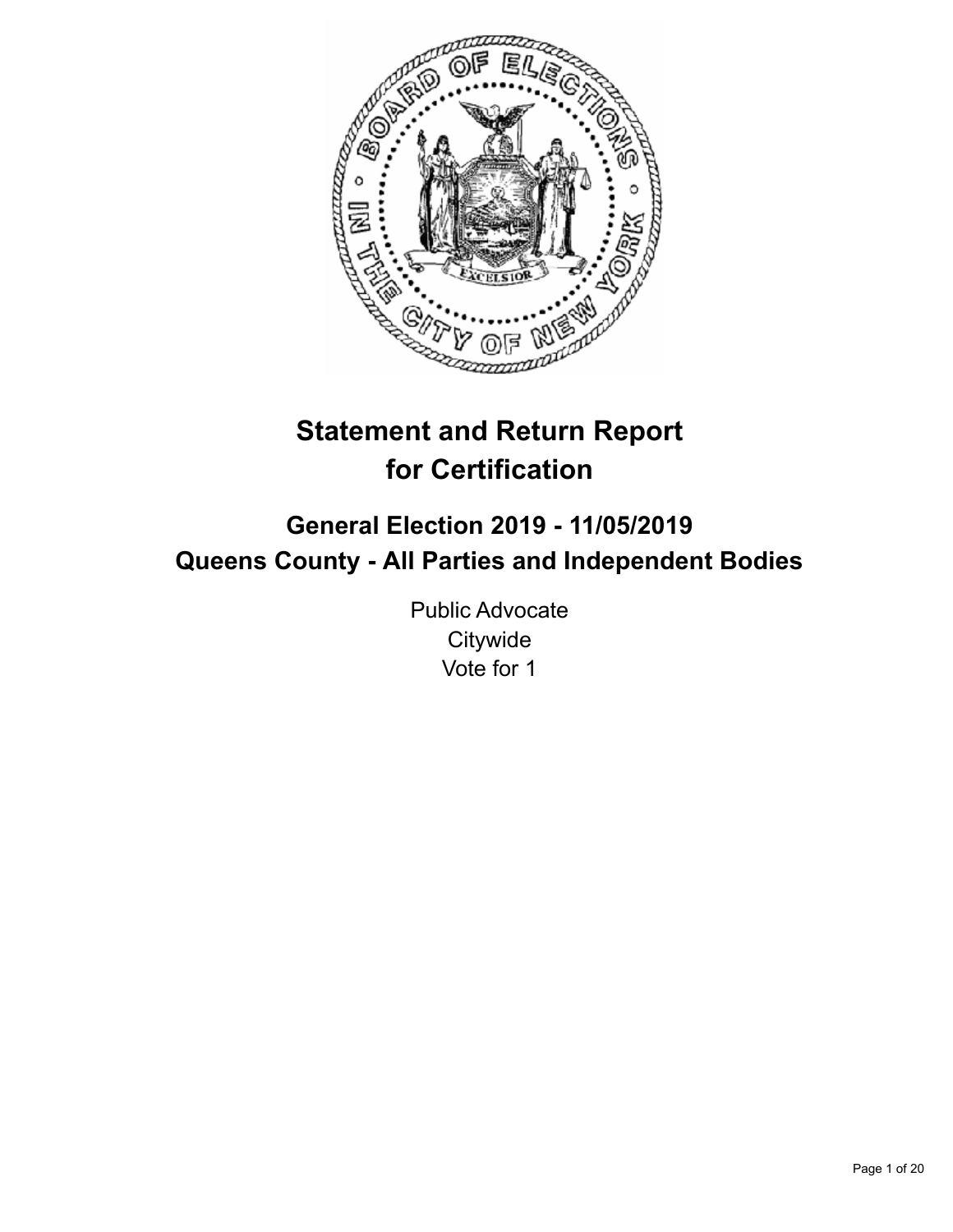

| <b>PUBLIC COUNTER</b>                                    | 14.279         |
|----------------------------------------------------------|----------------|
| <b>MANUALLY COUNTED EMERGENCY</b>                        | 0              |
| <b>ABSENTEE / MILITARY</b>                               | 582            |
| <b>AFFIDAVIT</b>                                         | 102            |
| <b>Total Ballots</b>                                     | 14,963         |
| Less - Inapplicable Federal/Special Presidential Ballots | 0              |
| <b>Total Applicable Ballots</b>                          | 14,963         |
| JUMAANE D. WILLIAMS (DEMOCRATIC)                         | 6,442          |
| JOSEPH C. BORELLI (REPUBLICAN)                           | 6,618          |
| JOSEPH C. BORELLI (CONSERVATIVE)                         | 1,166          |
| DEVIN BALKIND (LIBERTARIAN)                              | 220            |
| ERIC ULRICH (WRITE-IN)                                   | 1              |
| HESHAN EL-NEHGY (WRITE-IN)                               | 1              |
| HILEL ADLMAN (WRITE-IN)                                  | 1              |
| JOHN JONES (WRITE-IN)                                    | 2              |
| LEW SIMON (WRITE-IN)                                     | $\overline{2}$ |
| <b>NOEL GURIN (WRITE-IN)</b>                             | 1              |
| OSO FUENTES (WRITE-IN)                                   | 1              |
| OWEN LOOF (WRITE-IN)                                     | 1              |
| RAFAEL ESPINAL (WRITE-IN)                                | 1              |
| SHIMON DACSH (WRITE-IN)                                  | 1              |
| UNATTRIBUTABLE WRITE-IN (WRITE-IN)                       | 4              |
| <b>Total Votes</b>                                       | 14,462         |
| Unrecorded                                               | 501            |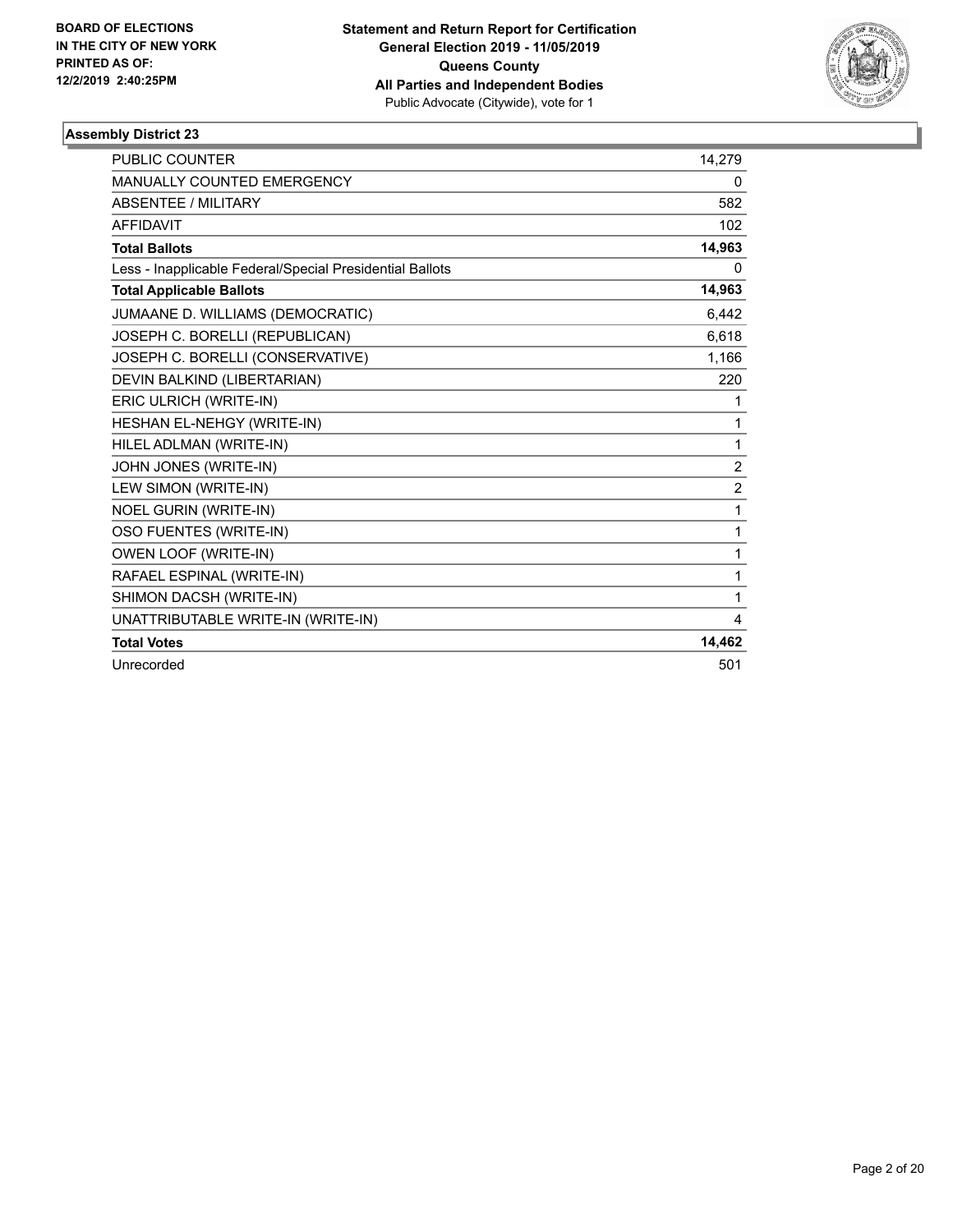

| <b>PUBLIC COUNTER</b>                                    | 11,159         |
|----------------------------------------------------------|----------------|
| MANUALLY COUNTED EMERGENCY                               | 0              |
| <b>ABSENTEE / MILITARY</b>                               | 370            |
| <b>AFFIDAVIT</b>                                         | 58             |
| <b>Total Ballots</b>                                     | 11,587         |
| Less - Inapplicable Federal/Special Presidential Ballots | 0              |
| <b>Total Applicable Ballots</b>                          | 11,587         |
| JUMAANE D. WILLIAMS (DEMOCRATIC)                         | 8,157          |
| JOSEPH C. BORELLI (REPUBLICAN)                           | 2,518          |
| JOSEPH C. BORELLI (CONSERVATIVE)                         | 429            |
| DEVIN BALKIND (LIBERTARIAN)                              | 226            |
| ANTHONY BECKFORD (WRITE-IN)                              | 1              |
| <b>ARTHUR LIEDERMAN (WRITE-IN)</b>                       | $\mathbf{1}$   |
| BERNARD F. FERRERA (WRITE-IN)                            | $\mathbf{1}$   |
| ELLEN M. BREMAN (WRITE-IN)                               | $\mathbf{1}$   |
| <b>GREGORY LEHMAN (WRITE-IN)</b>                         | 1              |
| LAWRENCE CRILLEY III (WRITE-IN)                          | $\mathbf{1}$   |
| LETITA JONES (WRITE-IN)                                  | 1              |
| STEVEN FISHER (WRITE-IN)                                 | 1              |
| TIFFANY CABAN (WRITE-IN)                                 | 1              |
| UNATTRIBUTABLE WRITE-IN (WRITE-IN)                       | $\overline{c}$ |
| UNCOUNTED WRITE-IN PER STATUTE (WRITE-IN)                | 1              |
| VICKIE PALADINO (WRITE-IN)                               | 1              |
| <b>Total Votes</b>                                       | 11,343         |
| Unrecorded                                               | 244            |

| PUBLIC COUNTER                                           | 9,333        |
|----------------------------------------------------------|--------------|
| MANUALLY COUNTED EMERGENCY                               | 0            |
| ABSENTEE / MILITARY                                      | 246          |
| <b>AFFIDAVIT</b>                                         | 48           |
| <b>Total Ballots</b>                                     | 9,627        |
| Less - Inapplicable Federal/Special Presidential Ballots | $\mathbf{0}$ |
| <b>Total Applicable Ballots</b>                          | 9,627        |
| JUMAANE D. WILLIAMS (DEMOCRATIC)                         | 5,343        |
| JOSEPH C. BORELLI (REPUBLICAN)                           | 3,282        |
| JOSEPH C. BORELLI (CONSERVATIVE)                         | 477          |
| DEVIN BALKIND (LIBERTARIAN)                              | 257          |
| ANDREW M VATRER (WRITE-IN)                               | 1            |
| KRISTIE KOO (WRITE-IN)                                   | 1            |
| MICHAEL BLOOMBERG (WRITE-IN)                             | 1            |
| NECHAMA PEIKES (WRITE-IN)                                | 1            |
| TIFFANY CABAN (WRITE-IN)                                 | 1            |
| UNATTRIBUTABLE WRITE-IN (WRITE-IN)                       | 4            |
| <b>Total Votes</b>                                       | 9,368        |
| Unrecorded                                               | 259          |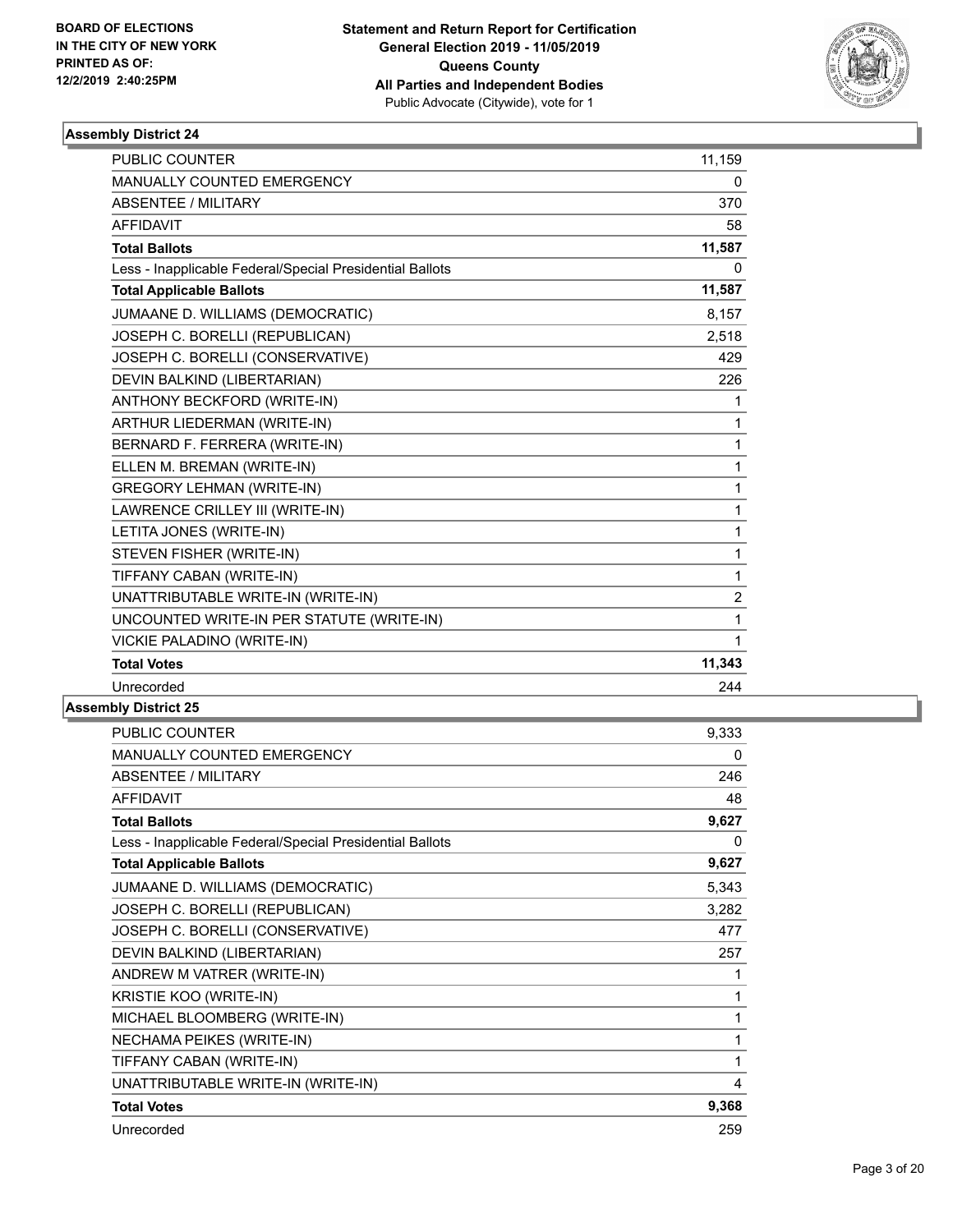

| <b>PUBLIC COUNTER</b>                                    | 14,355           |
|----------------------------------------------------------|------------------|
| <b>MANUALLY COUNTED EMERGENCY</b>                        | 0                |
| <b>ABSENTEE / MILITARY</b>                               | 507              |
| <b>AFFIDAVIT</b>                                         | 69               |
| <b>Total Ballots</b>                                     | 14,931           |
| Less - Inapplicable Federal/Special Presidential Ballots | 0                |
| <b>Total Applicable Ballots</b>                          | 14,931           |
| JUMAANE D. WILLIAMS (DEMOCRATIC)                         | 7,572            |
| JOSEPH C. BORELLI (REPUBLICAN)                           | 5,738            |
| JOSEPH C. BORELLI (CONSERVATIVE)                         | 954              |
| DEVIN BALKIND (LIBERTARIAN)                              | 322              |
| ADAM FERRY (WRITE-IN)                                    | 1                |
| CHARLES PODPIRKA (WRITE-IN)                              | 1                |
| DEBRA MARKELL (WRITE-IN)                                 | 1                |
| DIDI GREGORIUS (WRITE-IN)                                | 1                |
| HENRY EULER (WRITE-IN)                                   | 1                |
| HERB GRIFFIN (WRITE-IN)                                  | $\overline{2}$   |
| JOE LHOTA (WRITE-IN)                                     | 1                |
| JOHN P. GUYETTE (WRITE-IN)                               | 1                |
| JOHN SNOW (WRITE-IN)                                     | 1                |
| JOHNNETTE TRAILL (WRITE-IN)                              | 1                |
| MICHAEL BLAKE (WRITE-IN)                                 | 1                |
| NOMIKI KONST (WRITE-IN)                                  | $\boldsymbol{2}$ |
| <b>NORMAN SIEGEL (WRITE-IN)</b>                          | 1                |
| TIFFANY CABAN (WRITE-IN)                                 | 1                |
| TONY AVELLA (WRITE-IN)                                   | $\overline{c}$   |
| UNATTRIBUTABLE WRITE-IN (WRITE-IN)                       | $\overline{7}$   |
| VINSON FRIEDMAN (WRITE-IN)                               | 1                |
| <b>Total Votes</b>                                       | 14,612           |
| Unrecorded                                               | 319              |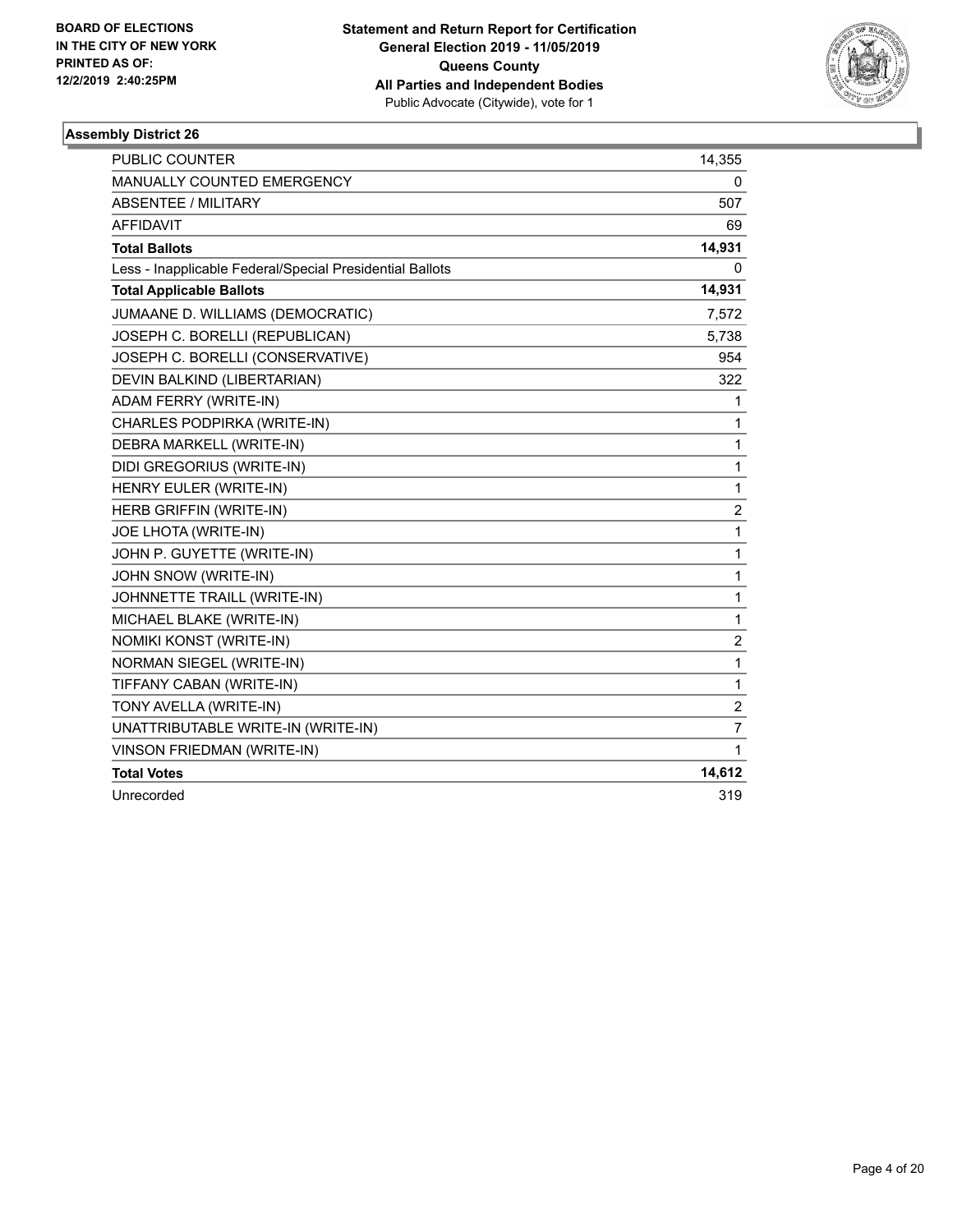

| <b>PUBLIC COUNTER</b>                                    | 11,638         |
|----------------------------------------------------------|----------------|
| <b>MANUALLY COUNTED EMERGENCY</b>                        | 0              |
| <b>ABSENTEE / MILITARY</b>                               | 398            |
| <b>AFFIDAVIT</b>                                         | 90             |
| <b>Total Ballots</b>                                     | 12,126         |
| Less - Inapplicable Federal/Special Presidential Ballots | 0              |
| <b>Total Applicable Ballots</b>                          | 12,126         |
| JUMAANE D. WILLIAMS (DEMOCRATIC)                         | 7,159          |
| JOSEPH C. BORELLI (REPUBLICAN)                           | 3,802          |
| JOSEPH C. BORELLI (CONSERVATIVE)                         | 504            |
| DEVIN BALKIND (LIBERTARIAN)                              | 296            |
| ADAM HIGGINBOTTOM (WRITE-IN)                             | 1              |
| BENJAMIN YEE (WRITE-IN)                                  | 1              |
| <b>BRIAN CRAWFORD (WRITE-IN)</b>                         | 1              |
| EDGAR BAZURTO (WRITE-IN)                                 | 1              |
| HILLARY CLINTON (WRITE-IN)                               | 1              |
| JAMES LANE (WRITE-IN)                                    | 1              |
| <b>JESUS CHRIST (WRITE-IN)</b>                           | 1              |
| KAMIL KRAWEZYK (WRITE-IN)                                | 1              |
| KAREN KOSLOWITZ (WRITE-IN)                               | 1              |
| MARTHA FLORES-VAZQUEZ (WRITE-IN)                         | 1              |
| MICKEY MOUSE (WRITE-IN)                                  | 1              |
| NOMIKI KONST (WRITE-IN)                                  | 1              |
| NORA O'DONNELL (WRITE-IN)                                | 1              |
| TIFFANY CABAN (WRITE-IN)                                 | $\overline{2}$ |
| UNATTRIBUTABLE WRITE-IN (WRITE-IN)                       | 4              |
| UNCOUNTED WRITE-IN PER STATUTE (WRITE-IN)                | 1              |
| <b>Total Votes</b>                                       | 11,781         |
| Unrecorded                                               | 345            |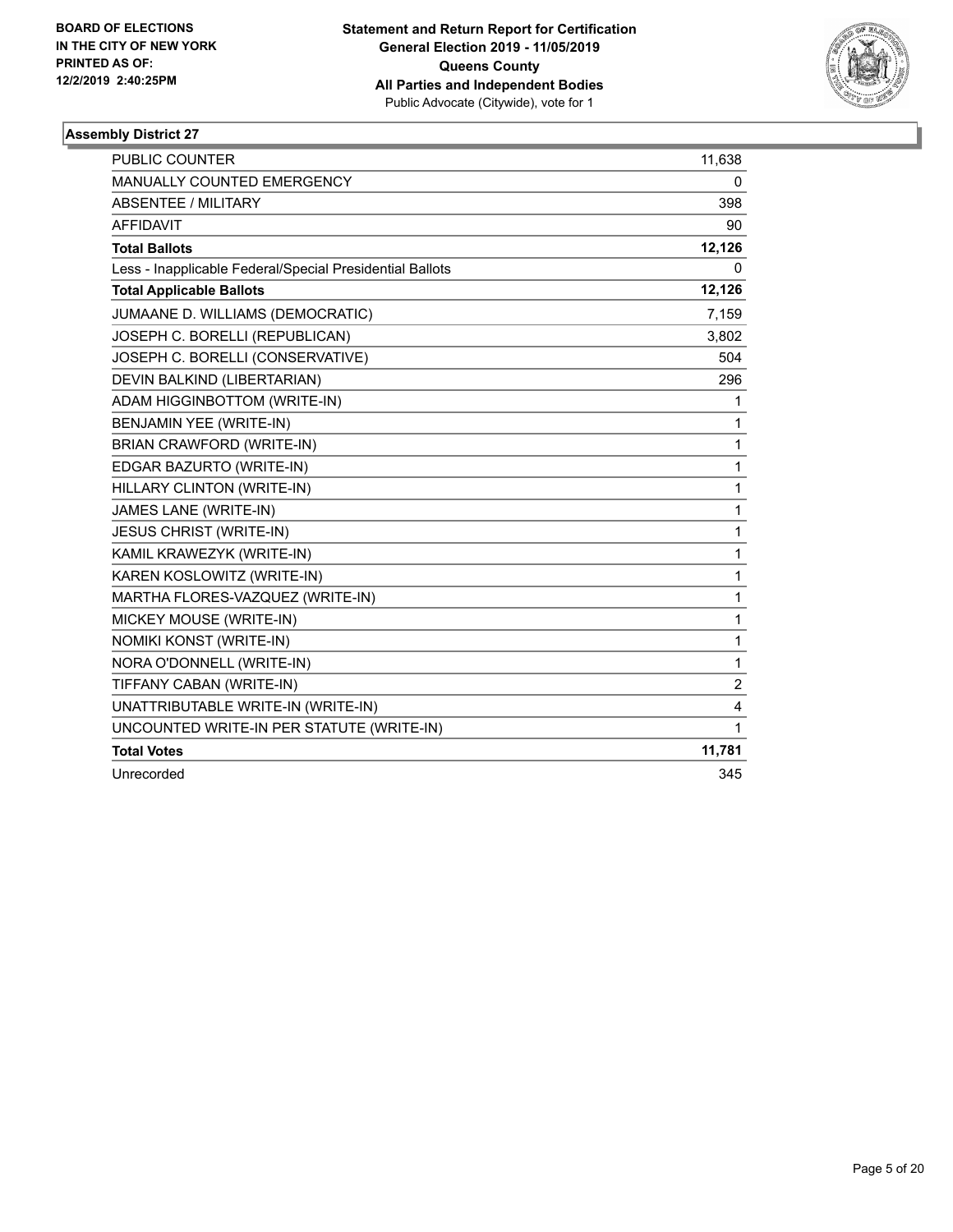

| PUBLIC COUNTER                                           | 14,216                  |
|----------------------------------------------------------|-------------------------|
| MANUALLY COUNTED EMERGENCY                               | 0                       |
| <b>ABSENTEE / MILITARY</b>                               | 467                     |
| <b>AFFIDAVIT</b>                                         | 100                     |
| <b>Total Ballots</b>                                     | 14,783                  |
| Less - Inapplicable Federal/Special Presidential Ballots | 0                       |
| <b>Total Applicable Ballots</b>                          | 14,783                  |
| JUMAANE D. WILLIAMS (DEMOCRATIC)                         | 8,704                   |
| JOSEPH C. BORELLI (REPUBLICAN)                           | 4,567                   |
| JOSEPH C. BORELLI (CONSERVATIVE)                         | 735                     |
| DEVIN BALKIND (LIBERTARIAN)                              | 471                     |
| CHRISTINE QUINN (WRITE-IN)                               | 3                       |
| CONRAD HEROLD (WRITE-IN)                                 | $\mathbf{1}$            |
| COREY JOHNSON (WRITE-IN)                                 | $\mathbf{1}$            |
| DANIEL O'DONNELL (WRITE-IN)                              | $\mathbf{1}$            |
| ED JONES (WRITE-IN)                                      | 1                       |
| HAROLD M. SHULTZ (WRITE-IN)                              | 1                       |
| HILLARY CLINTON (WRITE-IN)                               | $\mathbf{1}$            |
| IFEOMI IKE (WRITE-IN)                                    | 1                       |
| JOHNNETTE TRAILL (WRITE-IN)                              | $\mathbf{1}$            |
| JOSHUA ROSENBERG (WRITE-IN)                              | 1                       |
| JULIA KITE-LAIDLAW (WRITE-IN)                            | 1                       |
| MARC DEUTSCH (WRITE-IN)                                  | 1                       |
| MATTHEW D. HUNTER (WRITE-IN)                             | 1                       |
| NICOLE L. BRAMSTEDT (WRITE-IN)                           | 1                       |
| NINA MARAN (WRITE-IN)                                    | 1                       |
| NOMIKI KONST (WRITE-IN)                                  | $\mathbf{1}$            |
| RONAN FARROW (WRITE-IN)                                  | $\overline{\mathbf{c}}$ |
| TIFFANY CABAN (WRITE-IN)                                 | $\boldsymbol{2}$        |
| TODD PATRICK (WRITE-IN)                                  | 1                       |
| UNATTRIBUTABLE WRITE-IN (WRITE-IN)                       | 4                       |
| <b>Total Votes</b>                                       | 14,504                  |
| Unrecorded                                               | 279                     |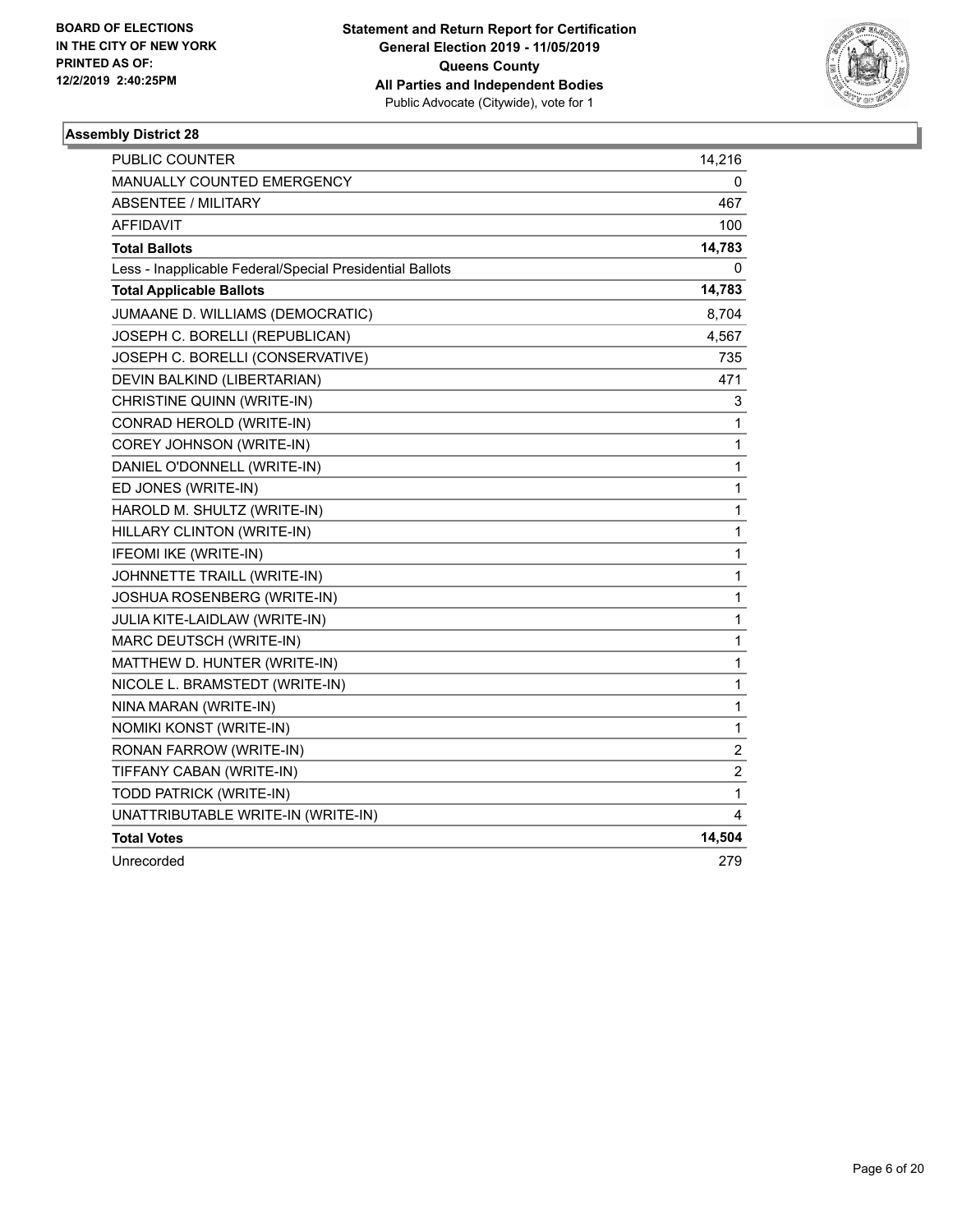

| PUBLIC COUNTER                                           | 11,550 |
|----------------------------------------------------------|--------|
| <b>MANUALLY COUNTED EMERGENCY</b>                        | 0      |
| <b>ABSENTEE / MILITARY</b>                               | 244    |
| <b>AFFIDAVIT</b>                                         | 82     |
| <b>Total Ballots</b>                                     | 11,876 |
| Less - Inapplicable Federal/Special Presidential Ballots | 0      |
| <b>Total Applicable Ballots</b>                          | 11,876 |
| JUMAANE D. WILLIAMS (DEMOCRATIC)                         | 11,024 |
| JOSEPH C. BORELLI (REPUBLICAN)                           | 479    |
| JOSEPH C. BORELLI (CONSERVATIVE)                         | 90     |
| DEVIN BALKIND (LIBERTARIAN)                              | 66     |
| ERIC CLADQ (WRITE-IN)                                    |        |
| UNATTRIBUTABLE WRITE-IN (WRITE-IN)                       |        |
| <b>Total Votes</b>                                       | 11,661 |
| Unrecorded                                               | 215    |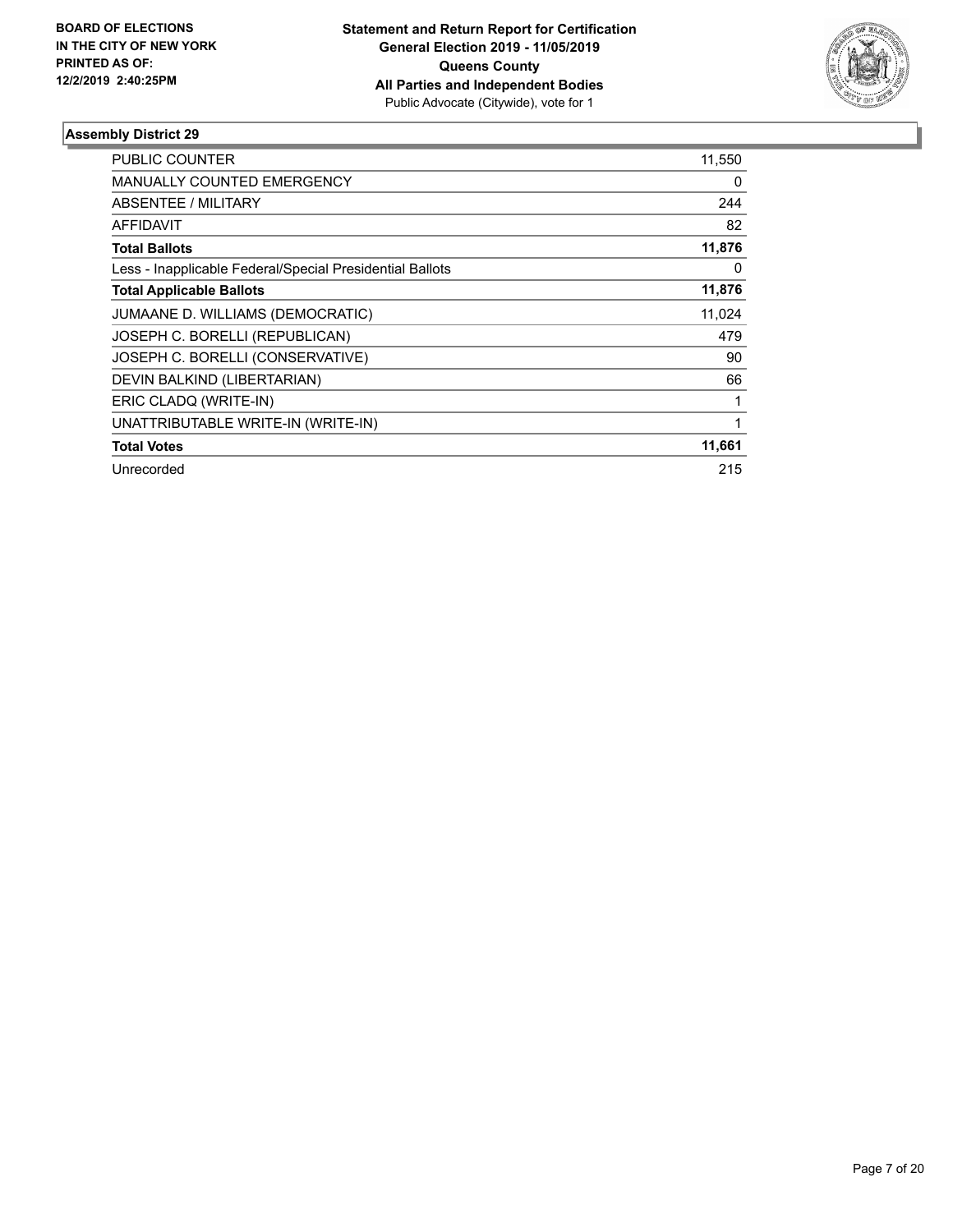

| <b>PUBLIC COUNTER</b>                                    | 12,493                  |
|----------------------------------------------------------|-------------------------|
| MANUALLY COUNTED EMERGENCY                               | 0                       |
| <b>ABSENTEE / MILITARY</b>                               | 401                     |
| <b>AFFIDAVIT</b>                                         | 75                      |
| <b>Total Ballots</b>                                     | 12,969                  |
| Less - Inapplicable Federal/Special Presidential Ballots | 0                       |
| <b>Total Applicable Ballots</b>                          | 12,969                  |
| JUMAANE D. WILLIAMS (DEMOCRATIC)                         | 7,620                   |
| JOSEPH C. BORELLI (REPUBLICAN)                           | 4,053                   |
| JOSEPH C. BORELLI (CONSERVATIVE)                         | 691                     |
| DEVIN BALKIND (LIBERTARIAN)                              | 309                     |
| ALEXANDRIA OCASIO-CORTEZ (WRITE-IN)                      | 1                       |
| ALEXIS PEREZ (WRITE-IN)                                  | 1                       |
| BENJAMIN YEE (WRITE-IN)                                  | 1                       |
| DANIELLE CASTALDI-MICCA (WRITE-IN)                       | 1                       |
| DENRI RIANDEROT (WRITE-IN)                               | 1                       |
| FRANCIS XAVIER BARTHEL (WRITE-IN)                        | 1                       |
| <b>JUDITH MATTICH (WRITE-IN)</b>                         | 1                       |
| JUMAANE SPEEDRACER (WRITE-IN)                            | 1                       |
| LIZ CROWLEY (WRITE-IN)                                   | 1                       |
| MARK GREEN (WRITE-IN)                                    | 1                       |
| NOMIKI KONST (WRITE-IN)                                  | $\overline{\mathbf{c}}$ |
| PADDY MCTOOT (WRITE-IN)                                  | $\mathbf{1}$            |
| SAMAD NEWAZ (WRITE-IN)                                   | 1                       |
| STANLEY RAOUL (WRITE-IN)                                 | 1                       |
| SUSAN LEE (WRITE-IN)                                     | 1                       |
| UNATTRIBUTABLE WRITE-IN (WRITE-IN)                       | 5                       |
| UNCOUNTED WRITE-IN PER STATUTE (WRITE-IN)                | $\boldsymbol{2}$        |
| YANNICK WOOD (WRITE-IN)                                  | 1                       |
| <b>Total Votes</b>                                       | 12,697                  |
| Unrecorded                                               | 272                     |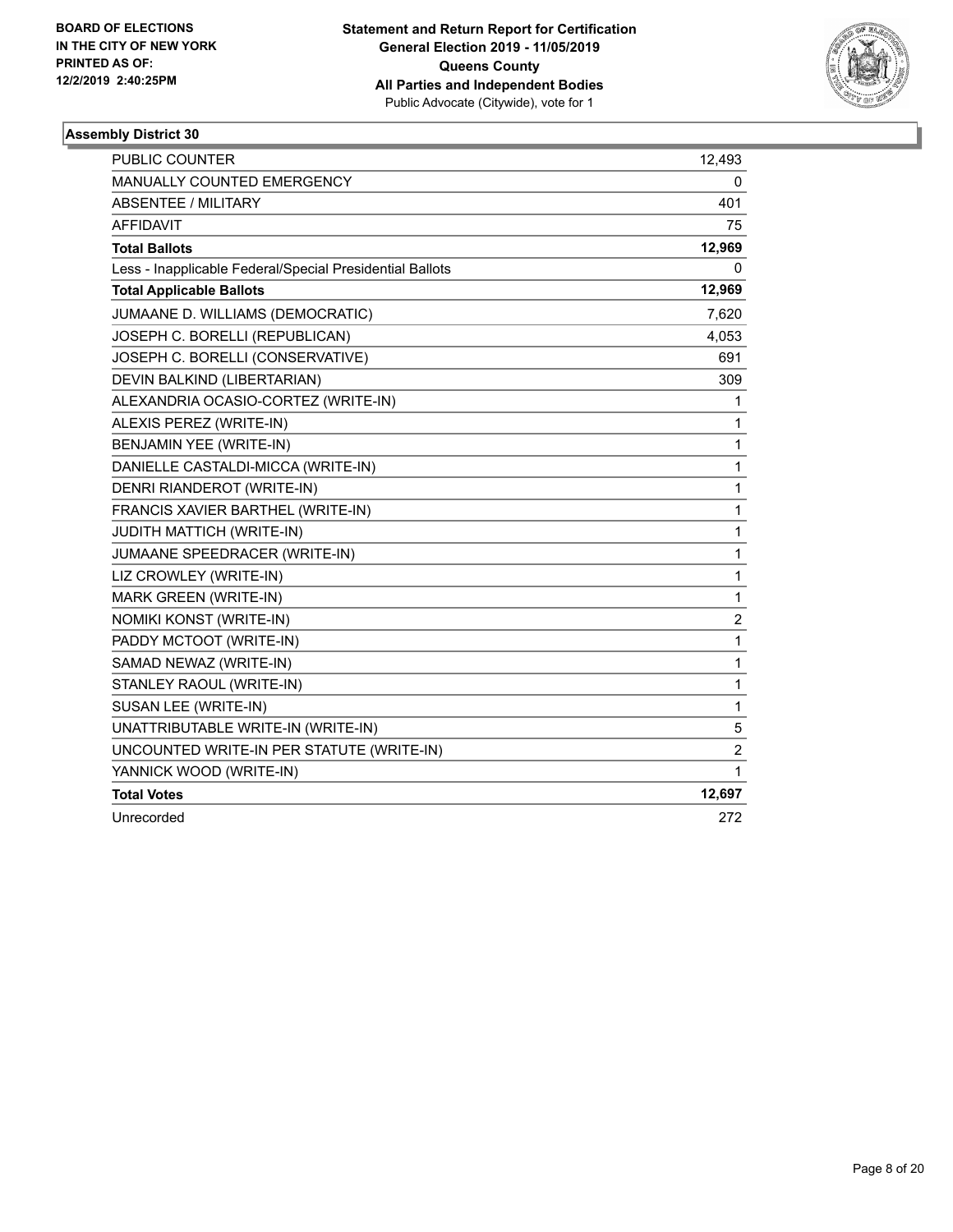

| PUBLIC COUNTER                                           | 8,174 |
|----------------------------------------------------------|-------|
| <b>MANUALLY COUNTED EMERGENCY</b>                        | 0     |
| <b>ABSENTEE / MILITARY</b>                               | 236   |
| <b>AFFIDAVIT</b>                                         | 80    |
| <b>Total Ballots</b>                                     | 8,490 |
| Less - Inapplicable Federal/Special Presidential Ballots | 0     |
| <b>Total Applicable Ballots</b>                          | 8,490 |
| JUMAANE D. WILLIAMS (DEMOCRATIC)                         | 7,389 |
| JOSEPH C. BORELLI (REPUBLICAN)                           | 686   |
| JOSEPH C. BORELLI (CONSERVATIVE)                         | 132   |
| DEVIN BALKIND (LIBERTARIAN)                              | 80    |
| CLIFTON GUMBO (WRITE-IN)                                 | 1     |
| JAMES SANDERS (WRITE-IN)                                 | 1     |
| UNATTRIBUTABLE WRITE-IN (WRITE-IN)                       | 5     |
| UNCOUNTED WRITE-IN PER STATUTE (WRITE-IN)                | 1     |
| <b>Total Votes</b>                                       | 8,295 |
| Unrecorded                                               | 195   |

| <b>PUBLIC COUNTER</b>                                    | 12,171         |
|----------------------------------------------------------|----------------|
| <b>MANUALLY COUNTED EMERGENCY</b>                        | 0              |
| <b>ABSENTEE / MILITARY</b>                               | 296            |
| <b>AFFIDAVIT</b>                                         | 72             |
| <b>Total Ballots</b>                                     | 12,539         |
| Less - Inapplicable Federal/Special Presidential Ballots | 0              |
| <b>Total Applicable Ballots</b>                          | 12,539         |
| JUMAANE D. WILLIAMS (DEMOCRATIC)                         | 11,758         |
| JOSEPH C. BORELLI (REPUBLICAN)                           | 408            |
| JOSEPH C. BORELLI (CONSERVATIVE)                         | 59             |
| DEVIN BALKIND (LIBERTARIAN)                              | 77             |
| ADOS DANIELLE MCKENZIE (WRITE-IN)                        | 1              |
| COURTNEY C. GROSS (WRITE-IN)                             | 1              |
| <b>GWENDOLYN BASWELL (WRITE-IN)</b>                      | 1              |
| JOE MARTHONE (WRITE-IN)                                  | 1              |
| JOSEPH MARTHONE (WRITE-IN)                               | 1              |
| SETH GALINSKY (WRITE-IN)                                 | 1              |
| TERESA ORR (WRITE-IN)                                    | $\overline{2}$ |
| UNATTRIBUTABLE WRITE-IN (WRITE-IN)                       | 4              |
| <b>Total Votes</b>                                       | 12,314         |
| Unrecorded                                               | 225            |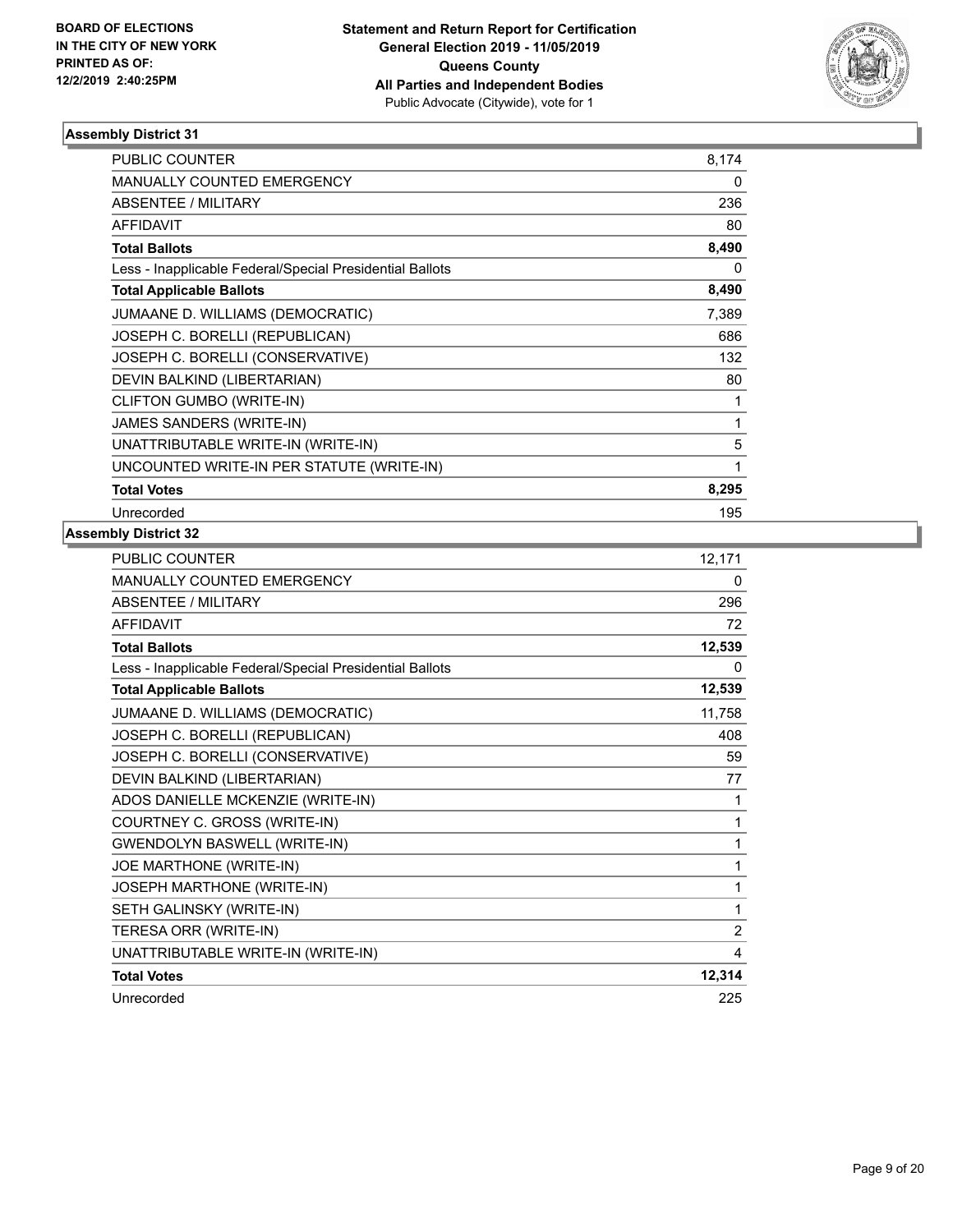

| <b>PUBLIC COUNTER</b>                                    | 13,771 |
|----------------------------------------------------------|--------|
| <b>MANUALLY COUNTED EMERGENCY</b>                        | 0      |
| <b>ABSENTEE / MILITARY</b>                               | 282    |
| <b>AFFIDAVIT</b>                                         | 62     |
| <b>Total Ballots</b>                                     | 14,115 |
| Less - Inapplicable Federal/Special Presidential Ballots | 0      |
| <b>Total Applicable Ballots</b>                          | 14,115 |
| JUMAANE D. WILLIAMS (DEMOCRATIC)                         | 12,029 |
| JOSEPH C. BORELLI (REPUBLICAN)                           | 1,411  |
| JOSEPH C. BORELLI (CONSERVATIVE)                         | 289    |
| DEVIN BALKIND (LIBERTARIAN)                              | 158    |
| ANTHONY HERBERT (WRITE-IN)                               | 1      |
| COREY BOOKER (WRITE-IN)                                  | 1      |
| DOUGLAS SHARON (WRITE-IN)                                | 1      |
| KASHAUN S. WILLIAMS (WRITE-IN)                           | 1      |
| LEONARD FAZIOL (WRITE-IN)                                | 1      |
| <b>MARK GREEN (WRITE-IN)</b>                             | 1      |
| MARNI HALSANA (WRITE-IN)                                 | 1      |
| MIGHTY MOUSE (WRITE-IN)                                  | 1      |
| OSTER BRYAN (WRITE-IN)                                   | 1      |
| UNATTRIBUTABLE WRITE-IN (WRITE-IN)                       | 1      |
| UNCOUNTED WRITE-IN PER STATUTE (WRITE-IN)                | 1      |
| <b>Total Votes</b>                                       | 13,898 |
| Unrecorded                                               | 217    |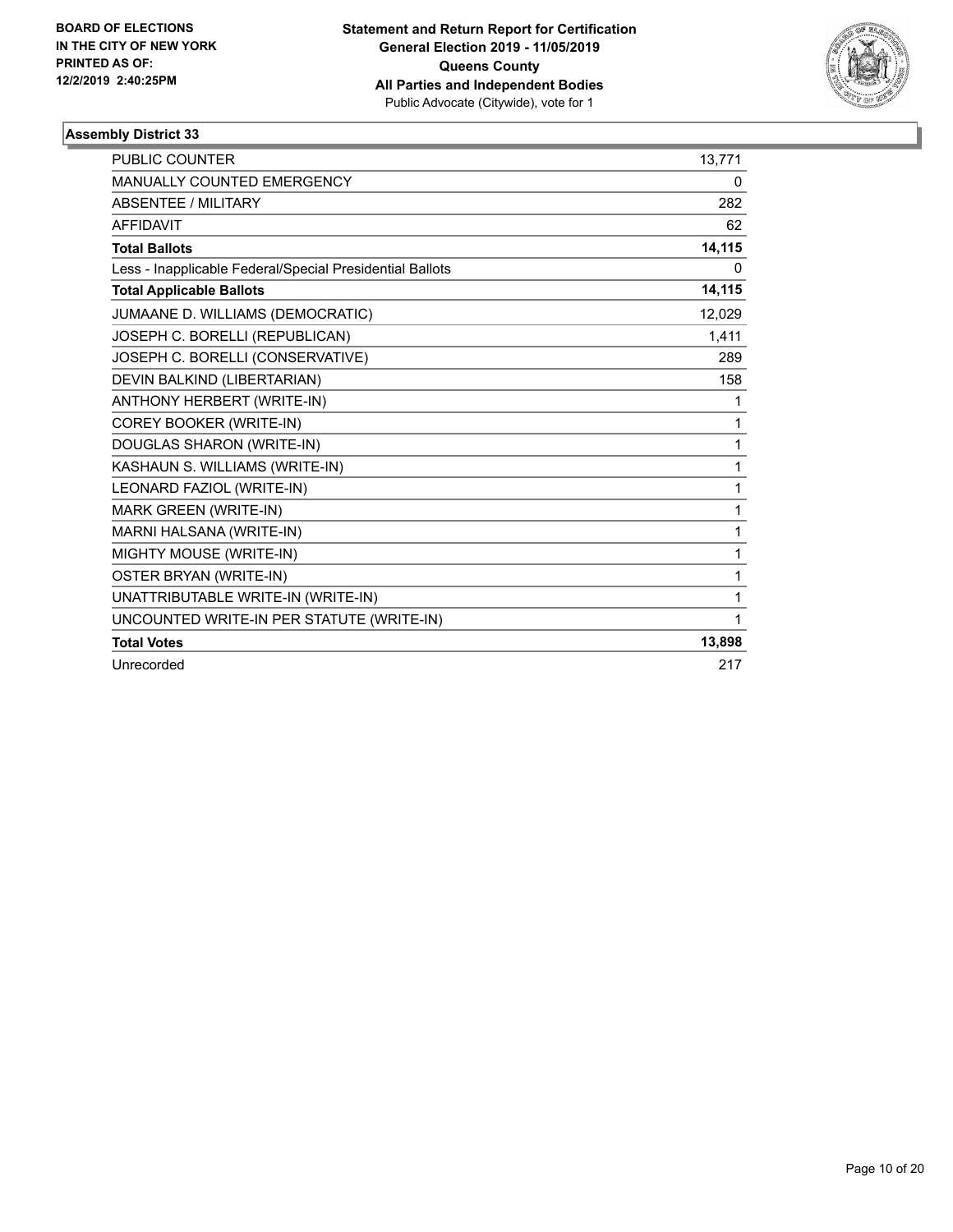

| <b>PUBLIC COUNTER</b>                                    | 8,820 |
|----------------------------------------------------------|-------|
| <b>MANUALLY COUNTED EMERGENCY</b>                        | 0     |
| <b>ABSENTEE / MILITARY</b>                               | 211   |
| <b>AFFIDAVIT</b>                                         | 49    |
| <b>Total Ballots</b>                                     | 9,080 |
| Less - Inapplicable Federal/Special Presidential Ballots | 0     |
| <b>Total Applicable Ballots</b>                          | 9,080 |
| JUMAANE D. WILLIAMS (DEMOCRATIC)                         | 6,879 |
| JOSEPH C. BORELLI (REPUBLICAN)                           | 1,536 |
| JOSEPH C. BORELLI (CONSERVATIVE)                         | 224   |
| DEVIN BALKIND (LIBERTARIAN)                              | 200   |
| DAFFY DUCK (WRITE-IN)                                    | 1     |
| DAVID DEGREGONO (WRITE-IN)                               | 1     |
| DAWN SMALLS (WRITE-IN)                                   | 1     |
| ERIC GARNER (WRITE-IN)                                   | 1     |
| FERNANDO REYNOSO (WRITE-IN)                              | 1     |
| JAMES MANGELUZO (WRITE-IN)                               | 1     |
| JUDAH RUBIN (WRITE-IN)                                   | 1     |
| <b>KEVIN MONTALVO (WRITE-IN)</b>                         | 1     |
| MARK BRUH (WRITE-IN)                                     | 1     |
| MICHAEL BLECHER (WRITE-IN)                               | 1     |
| MICHAEL BLOOMBERG (WRITE-IN)                             | 1     |
| RAFAEL ESPINAL (WRITE-IN)                                | 1     |
| RICHARD FURLONG (WRITE-IN)                               | 1     |
| UNATTRIBUTABLE WRITE-IN (WRITE-IN)                       | 6     |
| UNCOUNTED WRITE-IN PER STATUTE (WRITE-IN)                | 1     |
| <b>Total Votes</b>                                       | 8,859 |
| Unrecorded                                               | 221   |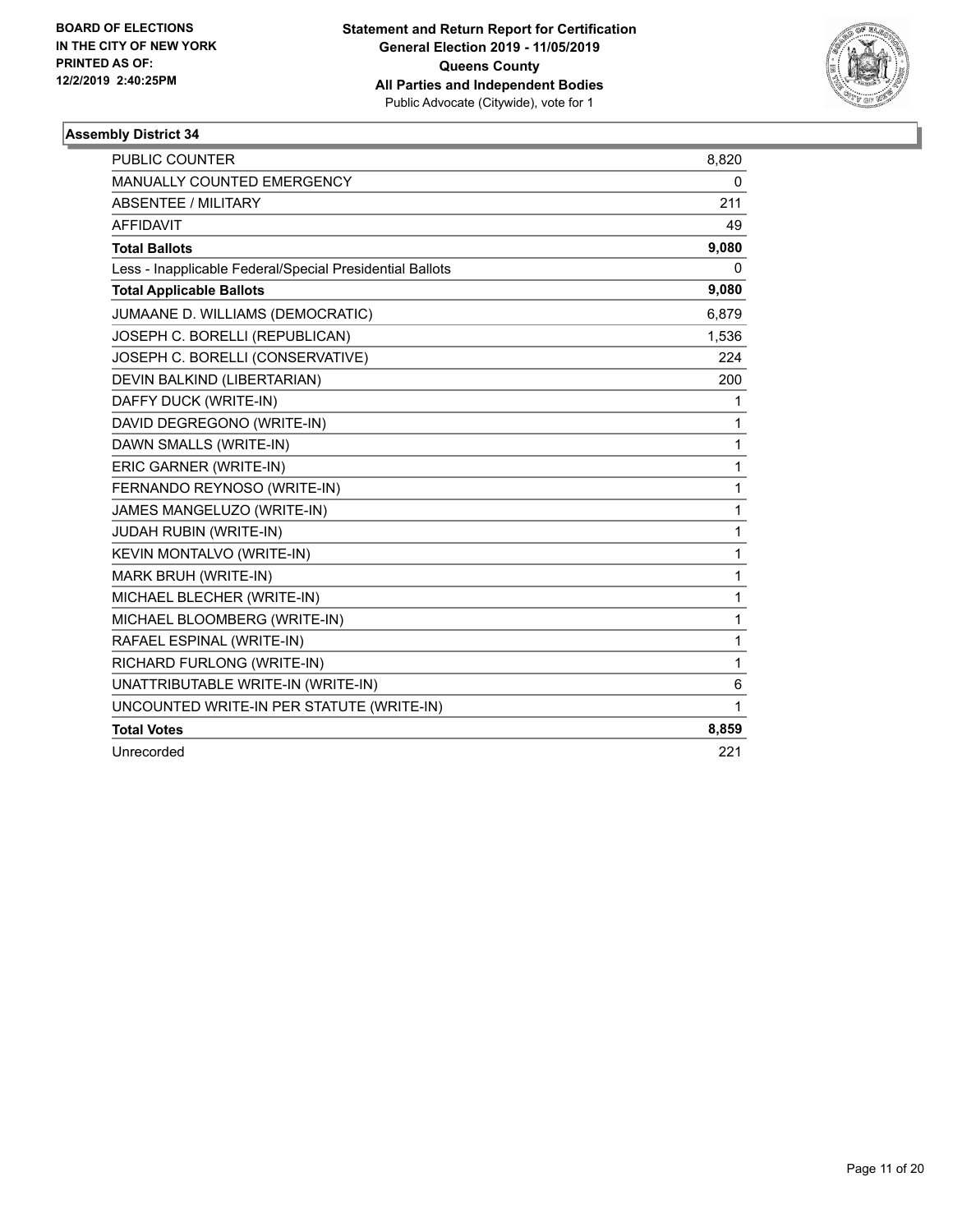

| <b>PUBLIC COUNTER</b>                                    | 6,395 |
|----------------------------------------------------------|-------|
| MANUALLY COUNTED EMERGENCY                               | 0     |
| <b>ABSENTEE / MILITARY</b>                               | 314   |
| <b>AFFIDAVIT</b>                                         | 41    |
| <b>Total Ballots</b>                                     | 6,750 |
| Less - Inapplicable Federal/Special Presidential Ballots | 0     |
| <b>Total Applicable Ballots</b>                          | 6,750 |
| JUMAANE D. WILLIAMS (DEMOCRATIC)                         | 5,314 |
| JOSEPH C. BORELLI (REPUBLICAN)                           | 973   |
| JOSEPH C. BORELLI (CONSERVATIVE)                         | 150   |
| DEVIN BALKIND (LIBERTARIAN)                              | 115   |
| CRAIG HASDAY (WRITE-IN)                                  | 1     |
| DAVID CHIANG (WRITE-IN)                                  | 1     |
| FRED HIPPOLHE (WRITE-IN)                                 | 1     |
| JUDY PEDSAZ (WRITE-IN)                                   | 1     |
| MARK J. BIBLIS (WRITE-IN)                                | 1     |
| MICKEY MOUSE (WRITE-IN)                                  | 1     |
| STEVE ROGERS (WRITE-IN)                                  | 1     |
| TAYLOR SWIFT (WRITE-IN)                                  | 1     |
| UNATTRIBUTABLE WRITE-IN (WRITE-IN)                       | 4     |
| <b>Total Votes</b>                                       | 6,564 |
| Unrecorded                                               | 186   |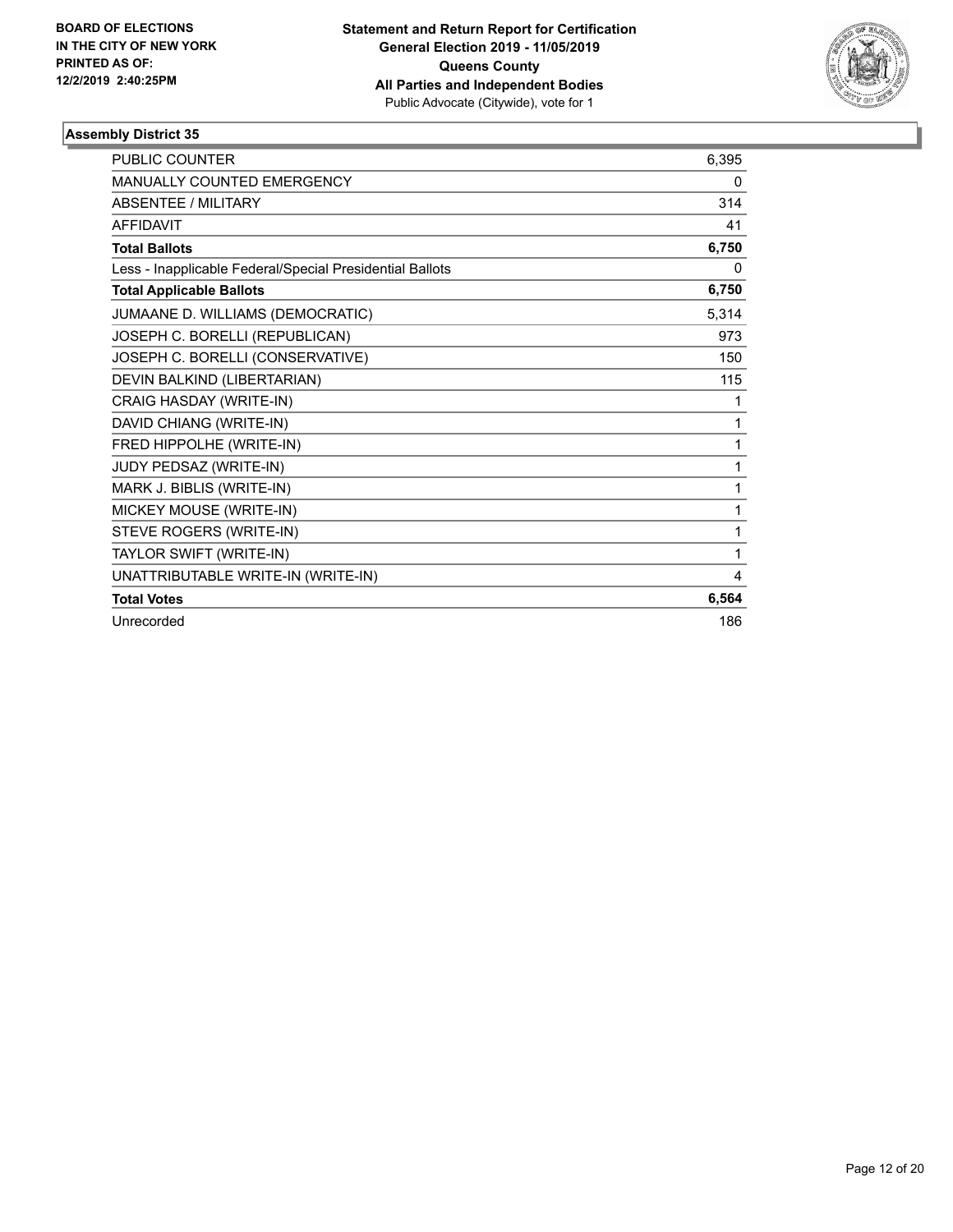

| PUBLIC COUNTER                                           | 14,382                  |
|----------------------------------------------------------|-------------------------|
| MANUALLY COUNTED EMERGENCY                               | 1                       |
| <b>ABSENTEE / MILITARY</b>                               | 226                     |
| <b>AFFIDAVIT</b>                                         | 137                     |
| <b>Total Ballots</b>                                     | 14,746                  |
| Less - Inapplicable Federal/Special Presidential Ballots | 0                       |
| <b>Total Applicable Ballots</b>                          | 14,746                  |
| JUMAANE D. WILLIAMS (DEMOCRATIC)                         | 11,586                  |
| JOSEPH C. BORELLI (REPUBLICAN)                           | 2,181                   |
| JOSEPH C. BORELLI (CONSERVATIVE)                         | 332                     |
| DEVIN BALKIND (LIBERTARIAN)                              | 379                     |
| AARON GUCCI TAUBE (WRITE-IN)                             | 1                       |
| AIVER CLOTHESOF (WRITE-IN)                               | 1                       |
| ANTONIO WHITAKER (WRITE-IN)                              | $\mathbf{1}$            |
| COREY JOHNSON (WRITE-IN)                                 | 1                       |
| CYNTHIA NIXON (WRITE-IN)                                 | $\mathbf{1}$            |
| DANIELLE CASTALDI-MICCA (WRITE-IN)                       | $\overline{c}$          |
| DAWN SMALLS (WRITE-IN)                                   | 1                       |
| HILLARY CLINTON (WRITE-IN)                               | $\overline{\mathbf{c}}$ |
| MARJORIE CLARKE (WRITE-IN)                               | 1                       |
| MELISSA MARK-VIVERITO (WRITE-IN)                         | 1                       |
| MICHAEL BLOOMBERG (WRITE-IN)                             | $\overline{\mathbf{c}}$ |
| MICHAEL GLUS (WRITE-IN)                                  | $\mathbf{1}$            |
| NOMIKI KONST (WRITE-IN)                                  | 1                       |
| PATRICK JAMES MCNOLTY JR (WRITE-IN)                      | 1                       |
| PHILIP NEUMANN (WRITE-IN)                                | 1                       |
| SAMUEL MASSAL (WRITE-IN)                                 | 1                       |
| TIM NOLAN (WRITE-IN)                                     | 1                       |
| UNATTRIBUTABLE WRITE-IN (WRITE-IN)                       | $\overline{4}$          |
| UNCOUNTED WRITE-IN PER STATUTE (WRITE-IN)                | 1                       |
| <b>Total Votes</b>                                       | 14,503                  |
| Unrecorded                                               | 243                     |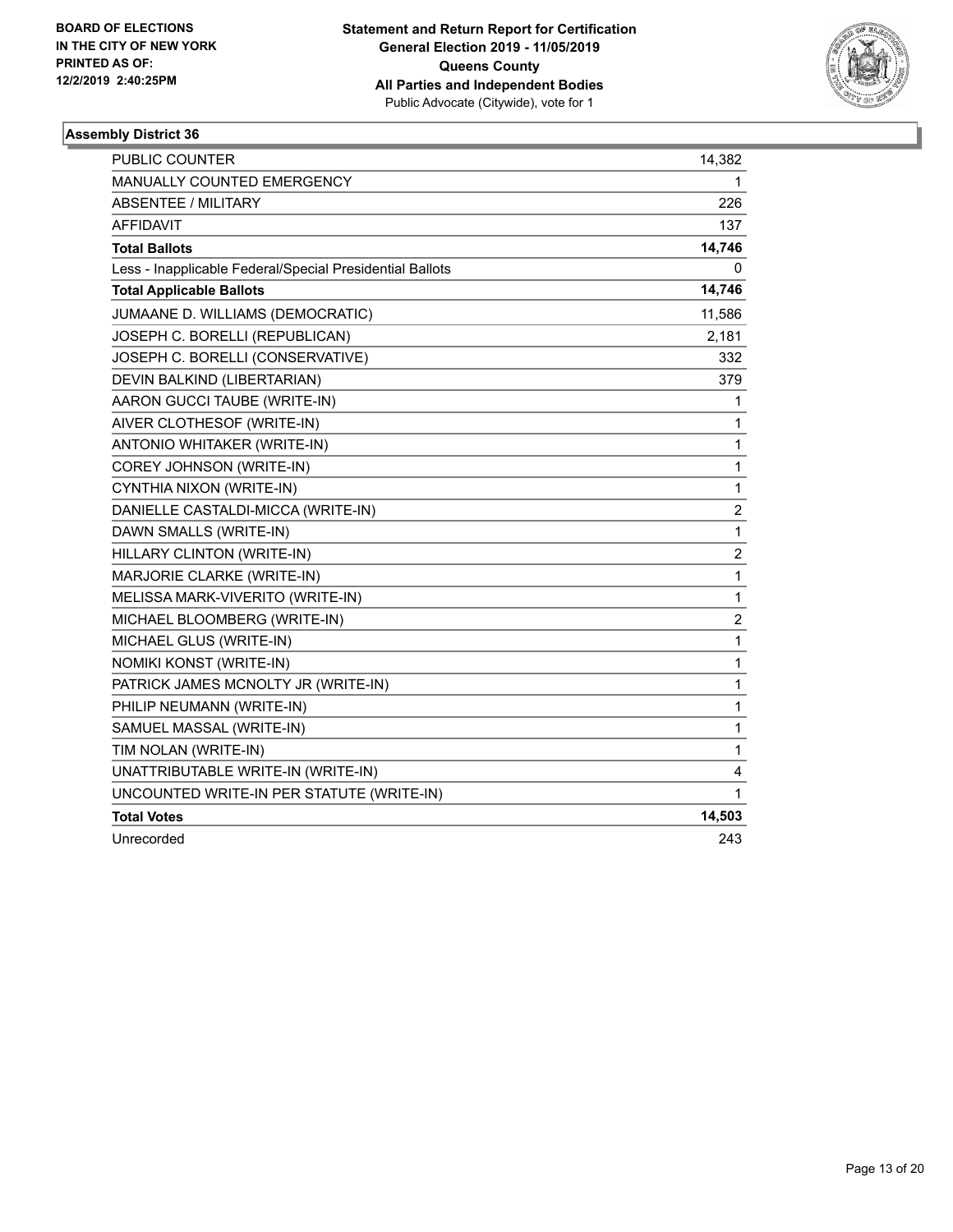

| PUBLIC COUNTER                                           | 12,613       |
|----------------------------------------------------------|--------------|
| MANUALLY COUNTED EMERGENCY                               | 0            |
| <b>ABSENTEE / MILITARY</b>                               | 166          |
| AFFIDAVIT                                                | 104          |
| <b>Total Ballots</b>                                     | 12,883       |
| Less - Inapplicable Federal/Special Presidential Ballots | 0            |
| <b>Total Applicable Ballots</b>                          | 12,883       |
| JUMAANE D. WILLIAMS (DEMOCRATIC)                         | 10,396       |
| JOSEPH C. BORELLI (REPUBLICAN)                           | 1,591        |
| JOSEPH C. BORELLI (CONSERVATIVE)                         | 283          |
| DEVIN BALKIND (LIBERTARIAN)                              | 312          |
| ALICIA GLEN (WRITE-IN)                                   | 1            |
| BHAIRAVI DESAI (WRITE-IN)                                | 1            |
| BIANCA CUNNINGHAM (WRITE-IN)                             | 1            |
| DAWN SMALLS (WRITE-IN)                                   | 1            |
| DONALD TRUMP JR. (WRITE-IN)                              | 1            |
| DONATHAN SALKAN (WRITE-IN)                               | 1            |
| <b>GARY LONDIS (WRITE-IN)</b>                            | 1            |
| <b>GLORIA SUEN (WRITE-IN)</b>                            | 1            |
| JAMES LANE (WRITE-IN)                                    | 1            |
| KEVIN BUGART (WRITE-IN)                                  | 1            |
| MARCUS RODRIGUEZ (WRITE-IN)                              | 1            |
| MARTL G. CUMMINGS (WRITE-IN)                             | 1            |
| MATTHEW J. JOSEPHSON (WRITE-IN)                          | $\mathbf{1}$ |
| MICHAEL A. RODRIGUEZ (WRITE-IN)                          | 1            |
| MICHAEL BLOOMBERG (WRITE-IN)                             | 1            |
| NOMIKI KONST (WRITE-IN)                                  | 1            |
| REGGIE V. THOMAS (WRITE-IN)                              | 1            |
| TIM HEIDECKER (WRITE-IN)                                 | 1            |
| UNATTRIBUTABLE WRITE-IN (WRITE-IN)                       | 8            |
| WALTER IWACHIW (WRITE-IN)                                | 1            |
| <b>Total Votes</b>                                       | 12,609       |
| Unrecorded                                               | 274          |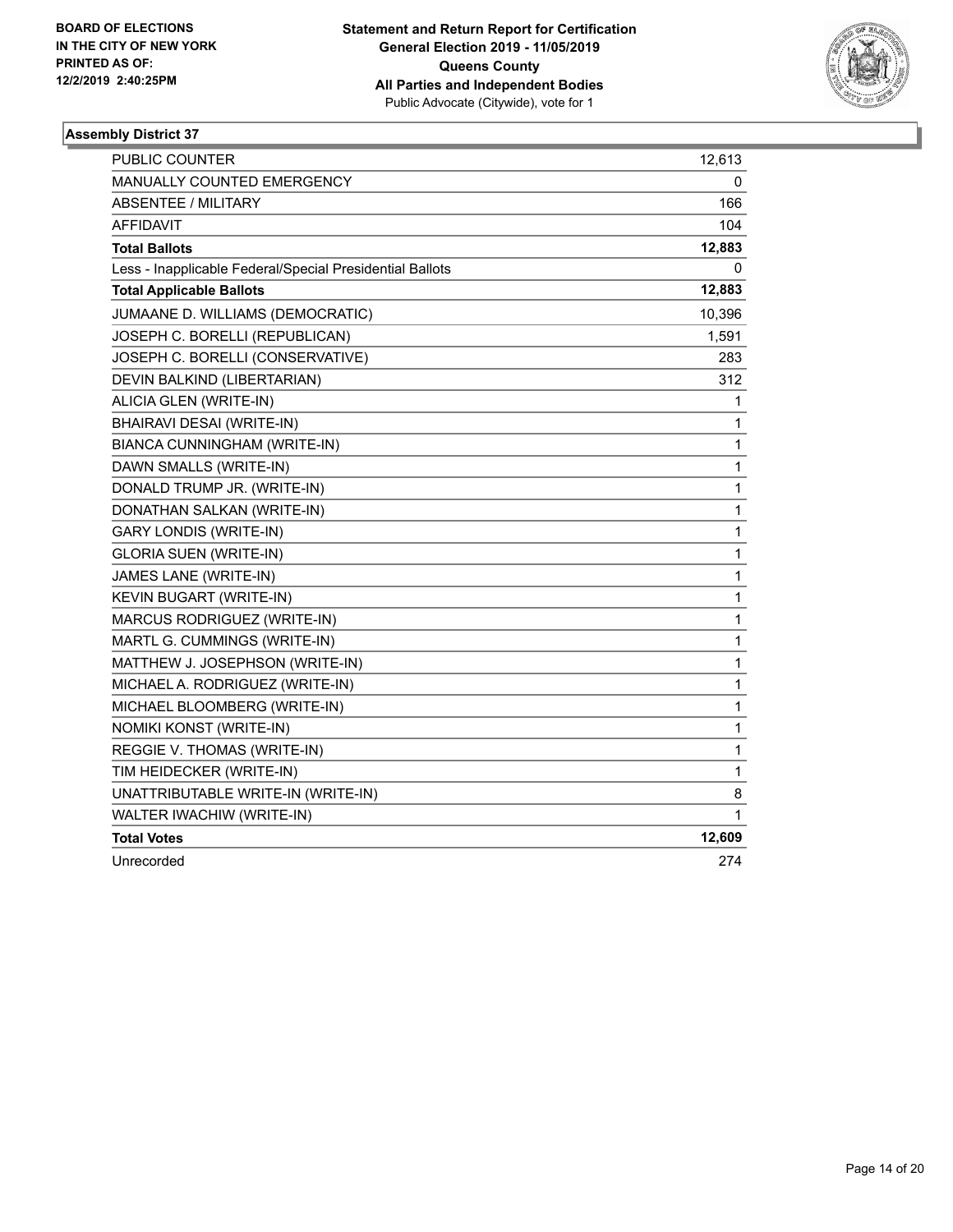

| <b>PUBLIC COUNTER</b>                                    | 7,266 |
|----------------------------------------------------------|-------|
| <b>MANUALLY COUNTED EMERGENCY</b>                        | 0     |
| <b>ABSENTEE / MILITARY</b>                               | 132   |
| <b>AFFIDAVIT</b>                                         | 61    |
| <b>Total Ballots</b>                                     | 7,459 |
| Less - Inapplicable Federal/Special Presidential Ballots | 0     |
| <b>Total Applicable Ballots</b>                          | 7,459 |
| JUMAANE D. WILLIAMS (DEMOCRATIC)                         | 5,098 |
| JOSEPH C. BORELLI (REPUBLICAN)                           | 1,732 |
| JOSEPH C. BORELLI (CONSERVATIVE)                         | 320   |
| DEVIN BALKIND (LIBERTARIAN)                              | 134   |
| MARK GREEN (WRITE-IN)                                    | 1     |
| PAUL JUSER (WRITE-IN)                                    | 1     |
| UNATTRIBUTABLE WRITE-IN (WRITE-IN)                       | 4     |
| UNCOUNTED WRITE-IN PER STATUTE (WRITE-IN)                | 3     |
| <b>Total Votes</b>                                       | 7,293 |
| Unrecorded                                               | 166   |

| <b>PUBLIC COUNTER</b>                                    | 6,415          |
|----------------------------------------------------------|----------------|
| <b>MANUALLY COUNTED EMERGENCY</b>                        | 0              |
| ABSENTEE / MILITARY                                      | 87             |
| <b>AFFIDAVIT</b>                                         | 35             |
| <b>Total Ballots</b>                                     | 6,537          |
| Less - Inapplicable Federal/Special Presidential Ballots | 0              |
| <b>Total Applicable Ballots</b>                          | 6,537          |
| JUMAANE D. WILLIAMS (DEMOCRATIC)                         | 5,000          |
| JOSEPH C. BORELLI (REPUBLICAN)                           | 1,031          |
| JOSEPH C. BORELLI (CONSERVATIVE)                         | 130            |
| DEVIN BALKIND (LIBERTARIAN)                              | 129            |
| DAVID KAROPKIN (WRITE-IN)                                | 1              |
| DONALD DUCK (WRITE-IN)                                   | 1              |
| JAGMEET SINGH (WRITE-IN)                                 | $\overline{2}$ |
| MANNY ALICANDRO (WRITE-IN)                               | 1              |
| MELISSA MARK-VIVERITO (WRITE-IN)                         | 1              |
| RON KIM (WRITE-IN)                                       | 1              |
| UNATTRIBUTABLE WRITE-IN (WRITE-IN)                       | 5              |
| <b>Total Votes</b>                                       | 6,302          |
| Unrecorded                                               | 235            |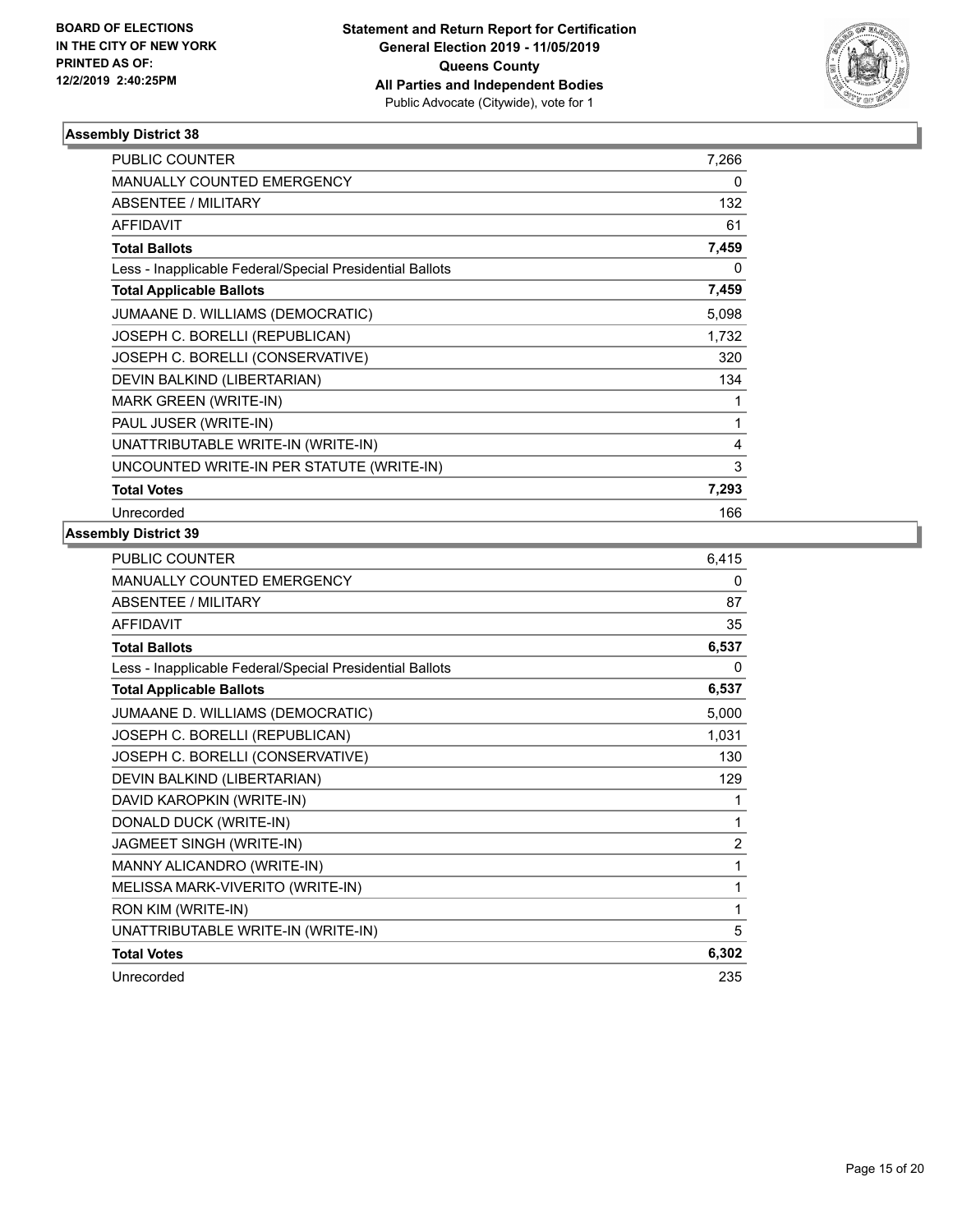

| <b>PUBLIC COUNTER</b>                                    | 6,793 |
|----------------------------------------------------------|-------|
| <b>MANUALLY COUNTED EMERGENCY</b>                        | 0     |
| <b>ABSENTEE / MILITARY</b>                               | 208   |
| <b>AFFIDAVIT</b>                                         | 56    |
| <b>Total Ballots</b>                                     | 7,057 |
| Less - Inapplicable Federal/Special Presidential Ballots | 0     |
| <b>Total Applicable Ballots</b>                          | 7,057 |
| JUMAANE D. WILLIAMS (DEMOCRATIC)                         | 4,130 |
| JOSEPH C. BORELLI (REPUBLICAN)                           | 2,180 |
| JOSEPH C. BORELLI (CONSERVATIVE)                         | 326   |
| DEVIN BALKIND (LIBERTARIAN)                              | 176   |
| ANDREW YANG (WRITE-IN)                                   | 1     |
| JARED RICH (WRITE-IN)                                    | 1     |
| MELISSA ROSENBERG (WRITE-IN)                             | 2     |
| RON KIM (WRITE-IN)                                       | 1     |
| TIFFANY CABAN (WRITE-IN)                                 | 8     |
| <b>Total Votes</b>                                       | 6,825 |
| Unrecorded                                               | 232   |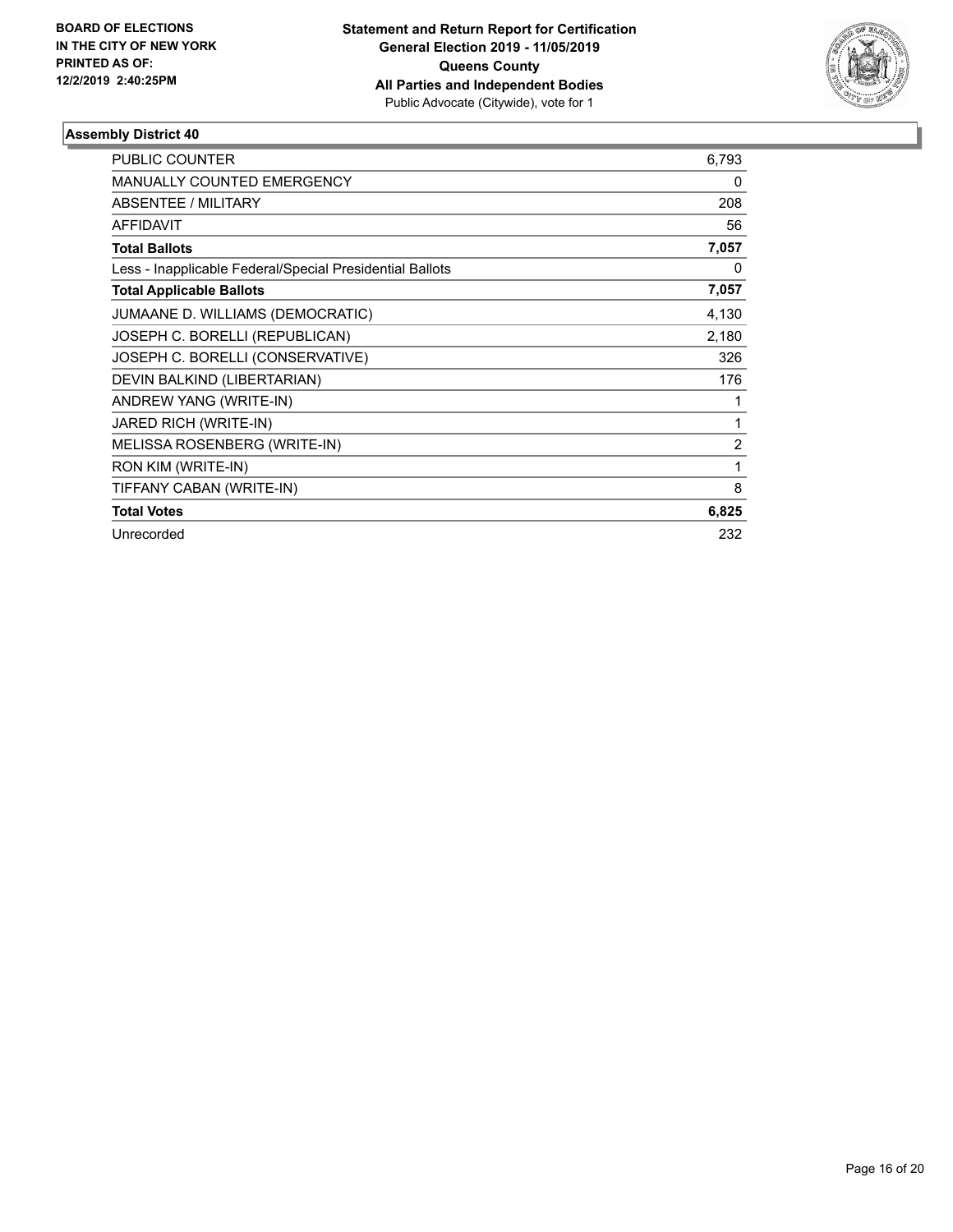

| MANUALLY COUNTED EMERGENCY<br>1<br><b>ABSENTEE / MILITARY</b><br>5,373<br>AFFIDAVIT<br>1,321<br><b>Total Ballots</b><br>202,518<br>Less - Inapplicable Federal/Special Presidential Ballots<br>0<br><b>Total Applicable Ballots</b><br>202,518<br>JUMAANE D. WILLIAMS (DEMOCRATIC)<br>141,600<br>JOSEPH C. BORELLI (REPUBLICAN)<br>44,786<br>JOSEPH C. BORELLI (CONSERVATIVE)<br>7,291<br>DEVIN BALKIND (LIBERTARIAN)<br>3,927<br>AARON GUCCI TAUBE (WRITE-IN)<br>1<br>ADAM FERRY (WRITE-IN)<br>1<br>ADAM HIGGINBOTTOM (WRITE-IN)<br>1<br>ADOS DANIELLE MCKENZIE (WRITE-IN)<br>1<br>1<br>AIVER CLOTHESOF (WRITE-IN)<br>ALEXANDRIA OCASIO-CORTEZ (WRITE-IN)<br>1<br>ALEXIS PEREZ (WRITE-IN)<br>1<br>ALICIA GLEN (WRITE-IN)<br>1<br>ANDREW M VATRER (WRITE-IN)<br>1<br>ANDREW YANG (WRITE-IN)<br>1<br>1<br>ANTHONY BECKFORD (WRITE-IN)<br>ANTHONY HERBERT (WRITE-IN)<br>1<br>ANTONIO WHITAKER (WRITE-IN)<br>1<br>1<br>ARTHUR LIEDERMAN (WRITE-IN)<br>$\overline{c}$<br>BENJAMIN YEE (WRITE-IN)<br>BERNARD F. FERRERA (WRITE-IN)<br>1<br>1<br>BHAIRAVI DESAI (WRITE-IN)<br>BIANCA CUNNINGHAM (WRITE-IN)<br>1<br>BRIAN CRAWFORD (WRITE-IN)<br>1<br>CHARLES PODPIRKA (WRITE-IN)<br>1<br>CHRISTINE QUINN (WRITE-IN)<br>3<br>CLIFTON GUMBO (WRITE-IN)<br>1<br>CONRAD HEROLD (WRITE-IN)<br>1<br>COREY BOOKER (WRITE-IN)<br>1<br>COREY JOHNSON (WRITE-IN)<br>2<br>COURTNEY C. GROSS (WRITE-IN)<br>1<br>CRAIG HASDAY (WRITE-IN)<br>1<br>CYNTHIA NIXON (WRITE-IN)<br>1<br>DAFFY DUCK (WRITE-IN)<br>1<br>DANIEL O'DONNELL (WRITE-IN)<br>1 | <b>PUBLIC COUNTER</b> | 195,823 |
|-------------------------------------------------------------------------------------------------------------------------------------------------------------------------------------------------------------------------------------------------------------------------------------------------------------------------------------------------------------------------------------------------------------------------------------------------------------------------------------------------------------------------------------------------------------------------------------------------------------------------------------------------------------------------------------------------------------------------------------------------------------------------------------------------------------------------------------------------------------------------------------------------------------------------------------------------------------------------------------------------------------------------------------------------------------------------------------------------------------------------------------------------------------------------------------------------------------------------------------------------------------------------------------------------------------------------------------------------------------------------------------------------------------------------------------------------------------------------------------------------------------------------------|-----------------------|---------|
|                                                                                                                                                                                                                                                                                                                                                                                                                                                                                                                                                                                                                                                                                                                                                                                                                                                                                                                                                                                                                                                                                                                                                                                                                                                                                                                                                                                                                                                                                                                               |                       |         |
|                                                                                                                                                                                                                                                                                                                                                                                                                                                                                                                                                                                                                                                                                                                                                                                                                                                                                                                                                                                                                                                                                                                                                                                                                                                                                                                                                                                                                                                                                                                               |                       |         |
|                                                                                                                                                                                                                                                                                                                                                                                                                                                                                                                                                                                                                                                                                                                                                                                                                                                                                                                                                                                                                                                                                                                                                                                                                                                                                                                                                                                                                                                                                                                               |                       |         |
|                                                                                                                                                                                                                                                                                                                                                                                                                                                                                                                                                                                                                                                                                                                                                                                                                                                                                                                                                                                                                                                                                                                                                                                                                                                                                                                                                                                                                                                                                                                               |                       |         |
|                                                                                                                                                                                                                                                                                                                                                                                                                                                                                                                                                                                                                                                                                                                                                                                                                                                                                                                                                                                                                                                                                                                                                                                                                                                                                                                                                                                                                                                                                                                               |                       |         |
|                                                                                                                                                                                                                                                                                                                                                                                                                                                                                                                                                                                                                                                                                                                                                                                                                                                                                                                                                                                                                                                                                                                                                                                                                                                                                                                                                                                                                                                                                                                               |                       |         |
|                                                                                                                                                                                                                                                                                                                                                                                                                                                                                                                                                                                                                                                                                                                                                                                                                                                                                                                                                                                                                                                                                                                                                                                                                                                                                                                                                                                                                                                                                                                               |                       |         |
|                                                                                                                                                                                                                                                                                                                                                                                                                                                                                                                                                                                                                                                                                                                                                                                                                                                                                                                                                                                                                                                                                                                                                                                                                                                                                                                                                                                                                                                                                                                               |                       |         |
|                                                                                                                                                                                                                                                                                                                                                                                                                                                                                                                                                                                                                                                                                                                                                                                                                                                                                                                                                                                                                                                                                                                                                                                                                                                                                                                                                                                                                                                                                                                               |                       |         |
|                                                                                                                                                                                                                                                                                                                                                                                                                                                                                                                                                                                                                                                                                                                                                                                                                                                                                                                                                                                                                                                                                                                                                                                                                                                                                                                                                                                                                                                                                                                               |                       |         |
|                                                                                                                                                                                                                                                                                                                                                                                                                                                                                                                                                                                                                                                                                                                                                                                                                                                                                                                                                                                                                                                                                                                                                                                                                                                                                                                                                                                                                                                                                                                               |                       |         |
|                                                                                                                                                                                                                                                                                                                                                                                                                                                                                                                                                                                                                                                                                                                                                                                                                                                                                                                                                                                                                                                                                                                                                                                                                                                                                                                                                                                                                                                                                                                               |                       |         |
|                                                                                                                                                                                                                                                                                                                                                                                                                                                                                                                                                                                                                                                                                                                                                                                                                                                                                                                                                                                                                                                                                                                                                                                                                                                                                                                                                                                                                                                                                                                               |                       |         |
|                                                                                                                                                                                                                                                                                                                                                                                                                                                                                                                                                                                                                                                                                                                                                                                                                                                                                                                                                                                                                                                                                                                                                                                                                                                                                                                                                                                                                                                                                                                               |                       |         |
|                                                                                                                                                                                                                                                                                                                                                                                                                                                                                                                                                                                                                                                                                                                                                                                                                                                                                                                                                                                                                                                                                                                                                                                                                                                                                                                                                                                                                                                                                                                               |                       |         |
|                                                                                                                                                                                                                                                                                                                                                                                                                                                                                                                                                                                                                                                                                                                                                                                                                                                                                                                                                                                                                                                                                                                                                                                                                                                                                                                                                                                                                                                                                                                               |                       |         |
|                                                                                                                                                                                                                                                                                                                                                                                                                                                                                                                                                                                                                                                                                                                                                                                                                                                                                                                                                                                                                                                                                                                                                                                                                                                                                                                                                                                                                                                                                                                               |                       |         |
|                                                                                                                                                                                                                                                                                                                                                                                                                                                                                                                                                                                                                                                                                                                                                                                                                                                                                                                                                                                                                                                                                                                                                                                                                                                                                                                                                                                                                                                                                                                               |                       |         |
|                                                                                                                                                                                                                                                                                                                                                                                                                                                                                                                                                                                                                                                                                                                                                                                                                                                                                                                                                                                                                                                                                                                                                                                                                                                                                                                                                                                                                                                                                                                               |                       |         |
|                                                                                                                                                                                                                                                                                                                                                                                                                                                                                                                                                                                                                                                                                                                                                                                                                                                                                                                                                                                                                                                                                                                                                                                                                                                                                                                                                                                                                                                                                                                               |                       |         |
|                                                                                                                                                                                                                                                                                                                                                                                                                                                                                                                                                                                                                                                                                                                                                                                                                                                                                                                                                                                                                                                                                                                                                                                                                                                                                                                                                                                                                                                                                                                               |                       |         |
|                                                                                                                                                                                                                                                                                                                                                                                                                                                                                                                                                                                                                                                                                                                                                                                                                                                                                                                                                                                                                                                                                                                                                                                                                                                                                                                                                                                                                                                                                                                               |                       |         |
|                                                                                                                                                                                                                                                                                                                                                                                                                                                                                                                                                                                                                                                                                                                                                                                                                                                                                                                                                                                                                                                                                                                                                                                                                                                                                                                                                                                                                                                                                                                               |                       |         |
|                                                                                                                                                                                                                                                                                                                                                                                                                                                                                                                                                                                                                                                                                                                                                                                                                                                                                                                                                                                                                                                                                                                                                                                                                                                                                                                                                                                                                                                                                                                               |                       |         |
|                                                                                                                                                                                                                                                                                                                                                                                                                                                                                                                                                                                                                                                                                                                                                                                                                                                                                                                                                                                                                                                                                                                                                                                                                                                                                                                                                                                                                                                                                                                               |                       |         |
|                                                                                                                                                                                                                                                                                                                                                                                                                                                                                                                                                                                                                                                                                                                                                                                                                                                                                                                                                                                                                                                                                                                                                                                                                                                                                                                                                                                                                                                                                                                               |                       |         |
|                                                                                                                                                                                                                                                                                                                                                                                                                                                                                                                                                                                                                                                                                                                                                                                                                                                                                                                                                                                                                                                                                                                                                                                                                                                                                                                                                                                                                                                                                                                               |                       |         |
|                                                                                                                                                                                                                                                                                                                                                                                                                                                                                                                                                                                                                                                                                                                                                                                                                                                                                                                                                                                                                                                                                                                                                                                                                                                                                                                                                                                                                                                                                                                               |                       |         |
|                                                                                                                                                                                                                                                                                                                                                                                                                                                                                                                                                                                                                                                                                                                                                                                                                                                                                                                                                                                                                                                                                                                                                                                                                                                                                                                                                                                                                                                                                                                               |                       |         |
|                                                                                                                                                                                                                                                                                                                                                                                                                                                                                                                                                                                                                                                                                                                                                                                                                                                                                                                                                                                                                                                                                                                                                                                                                                                                                                                                                                                                                                                                                                                               |                       |         |
|                                                                                                                                                                                                                                                                                                                                                                                                                                                                                                                                                                                                                                                                                                                                                                                                                                                                                                                                                                                                                                                                                                                                                                                                                                                                                                                                                                                                                                                                                                                               |                       |         |
|                                                                                                                                                                                                                                                                                                                                                                                                                                                                                                                                                                                                                                                                                                                                                                                                                                                                                                                                                                                                                                                                                                                                                                                                                                                                                                                                                                                                                                                                                                                               |                       |         |
|                                                                                                                                                                                                                                                                                                                                                                                                                                                                                                                                                                                                                                                                                                                                                                                                                                                                                                                                                                                                                                                                                                                                                                                                                                                                                                                                                                                                                                                                                                                               |                       |         |
|                                                                                                                                                                                                                                                                                                                                                                                                                                                                                                                                                                                                                                                                                                                                                                                                                                                                                                                                                                                                                                                                                                                                                                                                                                                                                                                                                                                                                                                                                                                               |                       |         |
|                                                                                                                                                                                                                                                                                                                                                                                                                                                                                                                                                                                                                                                                                                                                                                                                                                                                                                                                                                                                                                                                                                                                                                                                                                                                                                                                                                                                                                                                                                                               |                       |         |
|                                                                                                                                                                                                                                                                                                                                                                                                                                                                                                                                                                                                                                                                                                                                                                                                                                                                                                                                                                                                                                                                                                                                                                                                                                                                                                                                                                                                                                                                                                                               |                       |         |
|                                                                                                                                                                                                                                                                                                                                                                                                                                                                                                                                                                                                                                                                                                                                                                                                                                                                                                                                                                                                                                                                                                                                                                                                                                                                                                                                                                                                                                                                                                                               |                       |         |
|                                                                                                                                                                                                                                                                                                                                                                                                                                                                                                                                                                                                                                                                                                                                                                                                                                                                                                                                                                                                                                                                                                                                                                                                                                                                                                                                                                                                                                                                                                                               |                       |         |
|                                                                                                                                                                                                                                                                                                                                                                                                                                                                                                                                                                                                                                                                                                                                                                                                                                                                                                                                                                                                                                                                                                                                                                                                                                                                                                                                                                                                                                                                                                                               |                       |         |
|                                                                                                                                                                                                                                                                                                                                                                                                                                                                                                                                                                                                                                                                                                                                                                                                                                                                                                                                                                                                                                                                                                                                                                                                                                                                                                                                                                                                                                                                                                                               |                       |         |
| DANIELLE CASTALDI-MICCA (WRITE-IN)<br>3                                                                                                                                                                                                                                                                                                                                                                                                                                                                                                                                                                                                                                                                                                                                                                                                                                                                                                                                                                                                                                                                                                                                                                                                                                                                                                                                                                                                                                                                                       |                       |         |
| DAVID CHIANG (WRITE-IN)<br>1                                                                                                                                                                                                                                                                                                                                                                                                                                                                                                                                                                                                                                                                                                                                                                                                                                                                                                                                                                                                                                                                                                                                                                                                                                                                                                                                                                                                                                                                                                  |                       |         |
| DAVID DEGREGONO (WRITE-IN)<br>1                                                                                                                                                                                                                                                                                                                                                                                                                                                                                                                                                                                                                                                                                                                                                                                                                                                                                                                                                                                                                                                                                                                                                                                                                                                                                                                                                                                                                                                                                               |                       |         |
| DAVID KAROPKIN (WRITE-IN)<br>1                                                                                                                                                                                                                                                                                                                                                                                                                                                                                                                                                                                                                                                                                                                                                                                                                                                                                                                                                                                                                                                                                                                                                                                                                                                                                                                                                                                                                                                                                                |                       |         |
| DAWN SMALLS (WRITE-IN)<br>3                                                                                                                                                                                                                                                                                                                                                                                                                                                                                                                                                                                                                                                                                                                                                                                                                                                                                                                                                                                                                                                                                                                                                                                                                                                                                                                                                                                                                                                                                                   |                       |         |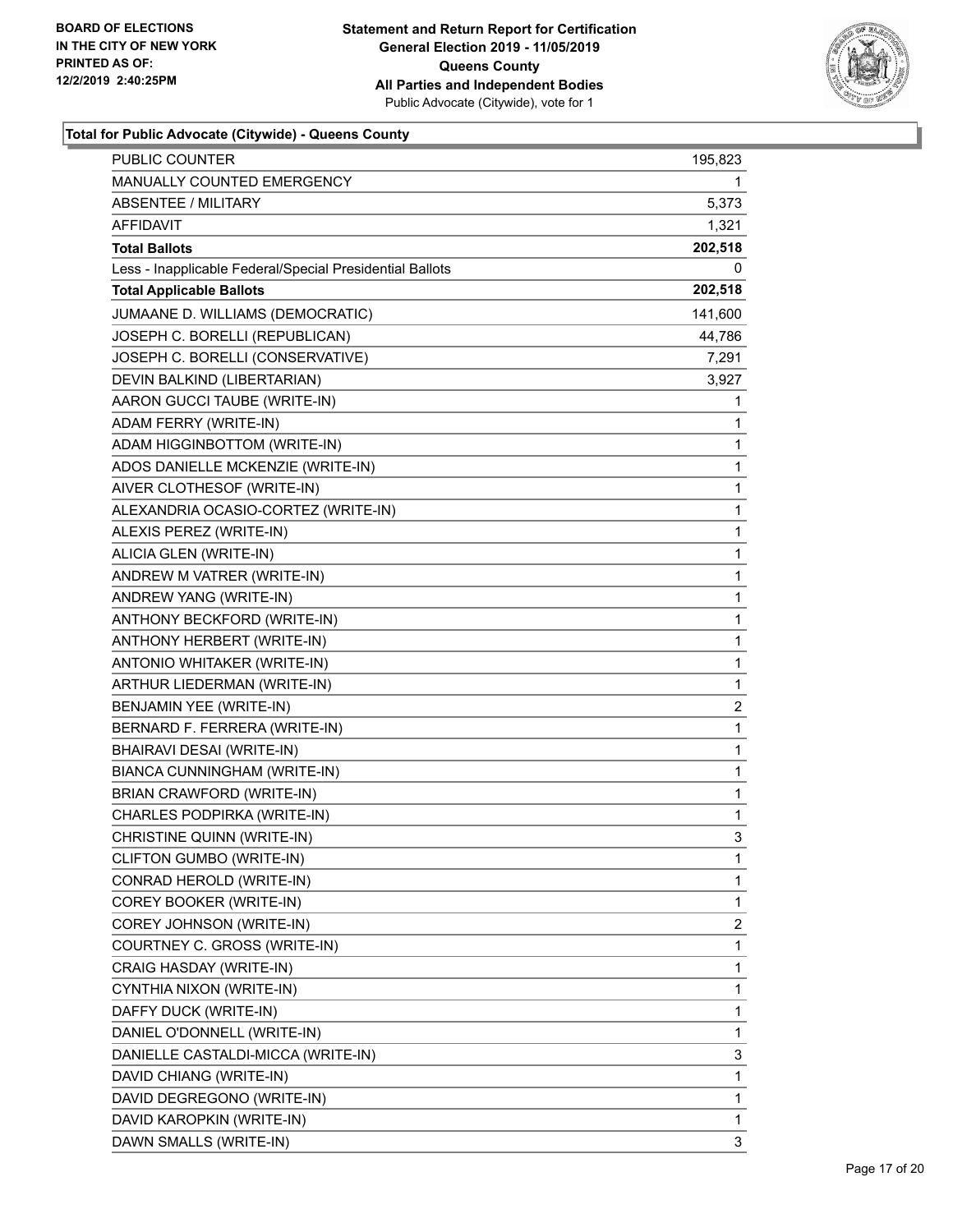

| DEBRA MARKELL (WRITE-IN)          | $\mathbf{1}$   |
|-----------------------------------|----------------|
| DENRI RIANDEROT (WRITE-IN)        | 1              |
| DIDI GREGORIUS (WRITE-IN)         | 1              |
| DONALD DUCK (WRITE-IN)            | 1              |
| DONALD TRUMP JR. (WRITE-IN)       | 1              |
| DONATHAN SALKAN (WRITE-IN)        | 1              |
| DOUGLAS SHARON (WRITE-IN)         | 1              |
| ED JONES (WRITE-IN)               | 1              |
| EDGAR BAZURTO (WRITE-IN)          | 1              |
| ELLEN M. BREMAN (WRITE-IN)        | 1              |
| ERIC CLADQ (WRITE-IN)             | 1              |
| ERIC GARNER (WRITE-IN)            | 1              |
| ERIC ULRICH (WRITE-IN)            | 1              |
| FERNANDO REYNOSO (WRITE-IN)       | 1              |
| FRANCIS XAVIER BARTHEL (WRITE-IN) | 1              |
| FRED HIPPOLHE (WRITE-IN)          | 1              |
| <b>GARY LONDIS (WRITE-IN)</b>     | 1              |
| <b>GLORIA SUEN (WRITE-IN)</b>     | 1              |
| <b>GREGORY LEHMAN (WRITE-IN)</b>  | 1              |
| GWENDOLYN BASWELL (WRITE-IN)      | 1              |
| HAROLD M. SHULTZ (WRITE-IN)       | 1              |
| HENRY EULER (WRITE-IN)            | 1              |
| HERB GRIFFIN (WRITE-IN)           | $\overline{2}$ |
|                                   |                |
| HESHAN EL-NEHGY (WRITE-IN)        | 1              |
| HILEL ADLMAN (WRITE-IN)           | 1              |
| HILLARY CLINTON (WRITE-IN)        | 4              |
| IFEOMI IKE (WRITE-IN)             | 1              |
| JAGMEET SINGH (WRITE-IN)          | $\overline{2}$ |
| JAMES LANE (WRITE-IN)             | $\overline{2}$ |
| JAMES MANGELUZO (WRITE-IN)        | 1              |
| JAMES SANDERS (WRITE-IN)          | 1              |
| JARED RICH (WRITE-IN)             | 1              |
| <b>JESUS CHRIST (WRITE-IN)</b>    | 1              |
| JOE LHOTA (WRITE-IN)              | 1              |
| JOE MARTHONE (WRITE-IN)           | 1              |
| JOHN JONES (WRITE-IN)             | 2              |
| JOHN P. GUYETTE (WRITE-IN)        | 1              |
| JOHN SNOW (WRITE-IN)              | 1              |
| JOHNNETTE TRAILL (WRITE-IN)       | 2              |
| JOSEPH MARTHONE (WRITE-IN)        | 1              |
| JOSHUA ROSENBERG (WRITE-IN)       | 1              |
| JUDAH RUBIN (WRITE-IN)            | 1              |
| <b>JUDITH MATTICH (WRITE-IN)</b>  | 1              |
| JUDY PEDSAZ (WRITE-IN)            | 1              |
| JULIA KITE-LAIDLAW (WRITE-IN)     | 1              |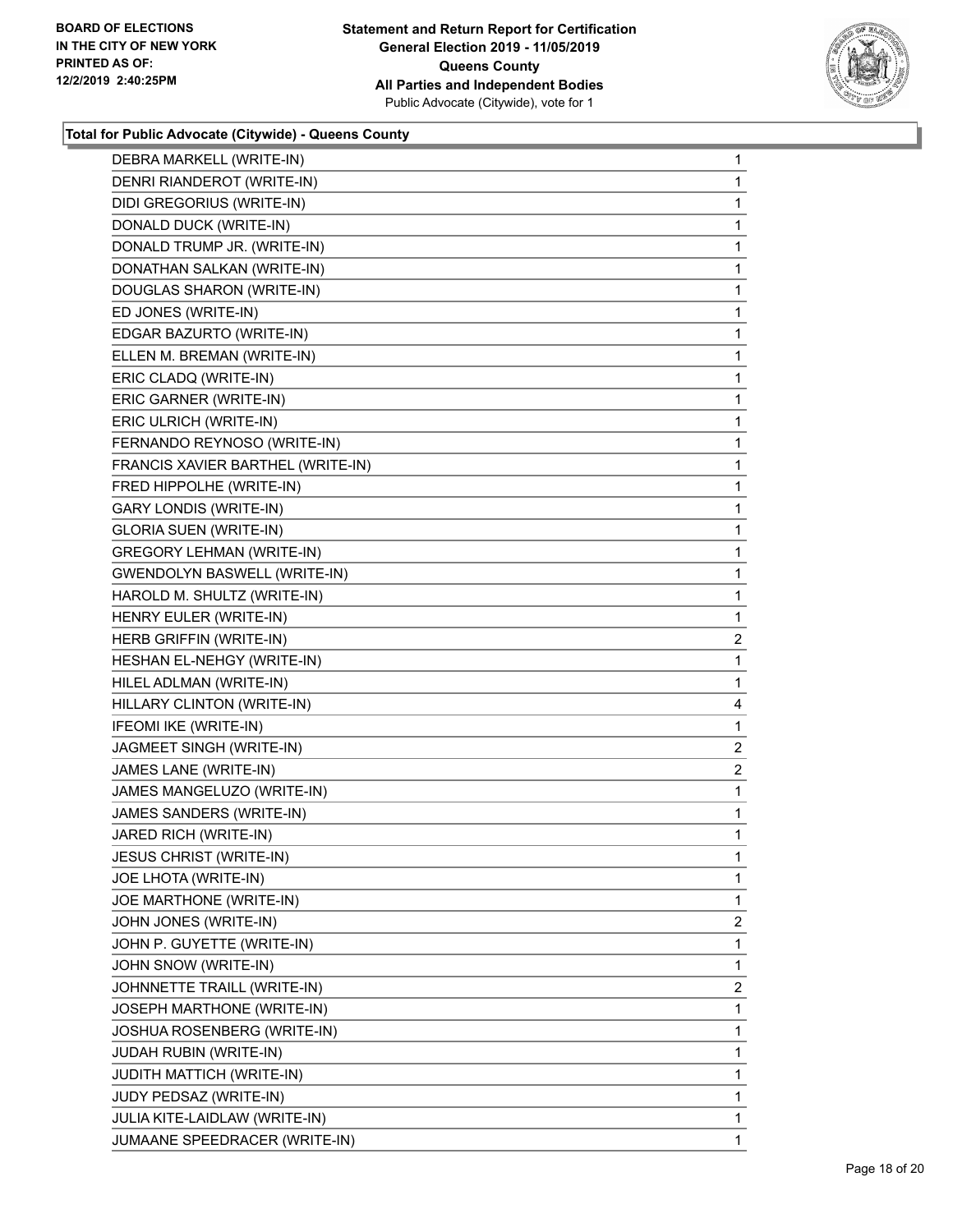

| KAMIL KRAWEZYK (WRITE-IN)           | 1              |
|-------------------------------------|----------------|
| KAREN KOSLOWITZ (WRITE-IN)          | 1              |
| KASHAUN S. WILLIAMS (WRITE-IN)      | 1              |
| KEVIN BUGART (WRITE-IN)             | 1              |
| KEVIN MONTALVO (WRITE-IN)           | 1              |
| KRISTIE KOO (WRITE-IN)              | 1              |
| LAWRENCE CRILLEY III (WRITE-IN)     | 1              |
| LEONARD FAZIOL (WRITE-IN)           | 1              |
| LETITA JONES (WRITE-IN)             | 1              |
| LEW SIMON (WRITE-IN)                | 2              |
| LIZ CROWLEY (WRITE-IN)              | 1              |
| MANNY ALICANDRO (WRITE-IN)          | 1              |
| MARC DEUTSCH (WRITE-IN)             | 1              |
| MARCUS RODRIGUEZ (WRITE-IN)         | 1              |
| MARJORIE CLARKE (WRITE-IN)          | $\mathbf 1$    |
| MARK BRUH (WRITE-IN)                | 1              |
| MARK GREEN (WRITE-IN)               | 3              |
| MARK J. BIBLIS (WRITE-IN)           | 1              |
| MARNI HALSANA (WRITE-IN)            | 1              |
| MARTHA FLORES-VAZQUEZ (WRITE-IN)    | 1              |
| MARTL G. CUMMINGS (WRITE-IN)        | $\mathbf{1}$   |
| MATTHEW D. HUNTER (WRITE-IN)        | 1              |
| MATTHEW J. JOSEPHSON (WRITE-IN)     | 1              |
| MELISSA MARK-VIVERITO (WRITE-IN)    | $\overline{2}$ |
| MELISSA ROSENBERG (WRITE-IN)        | 2              |
| MICHAEL A. RODRIGUEZ (WRITE-IN)     | 1              |
| MICHAEL BLAKE (WRITE-IN)            | $\mathbf{1}$   |
| MICHAEL BLECHER (WRITE-IN)          | 1              |
| MICHAEL BLOOMBERG (WRITE-IN)        | 5              |
| MICHAEL GLUS (WRITE-IN)             | $\mathbf{1}$   |
| MICKEY MOUSE (WRITE-IN)             | $\overline{2}$ |
| MIGHTY MOUSE (WRITE-IN)             | 1              |
| NECHAMA PEIKES (WRITE-IN)           | 1              |
| NICOLE L. BRAMSTEDT (WRITE-IN)      | 1              |
| NINA MARAN (WRITE-IN)               | 1              |
| NOEL GURIN (WRITE-IN)               | 1              |
| NOMIKI KONST (WRITE-IN)             | 8              |
| NORA O'DONNELL (WRITE-IN)           | 1              |
| NORMAN SIEGEL (WRITE-IN)            | 1              |
| OSO FUENTES (WRITE-IN)              | 1              |
| OSTER BRYAN (WRITE-IN)              | 1              |
| OWEN LOOF (WRITE-IN)                | 1              |
| PADDY MCTOOT (WRITE-IN)             | 1              |
| PATRICK JAMES MCNOLTY JR (WRITE-IN) | 1              |
| PAUL JUSER (WRITE-IN)               | 1              |
| PHILIP NEUMANN (WRITE-IN)           | 1              |